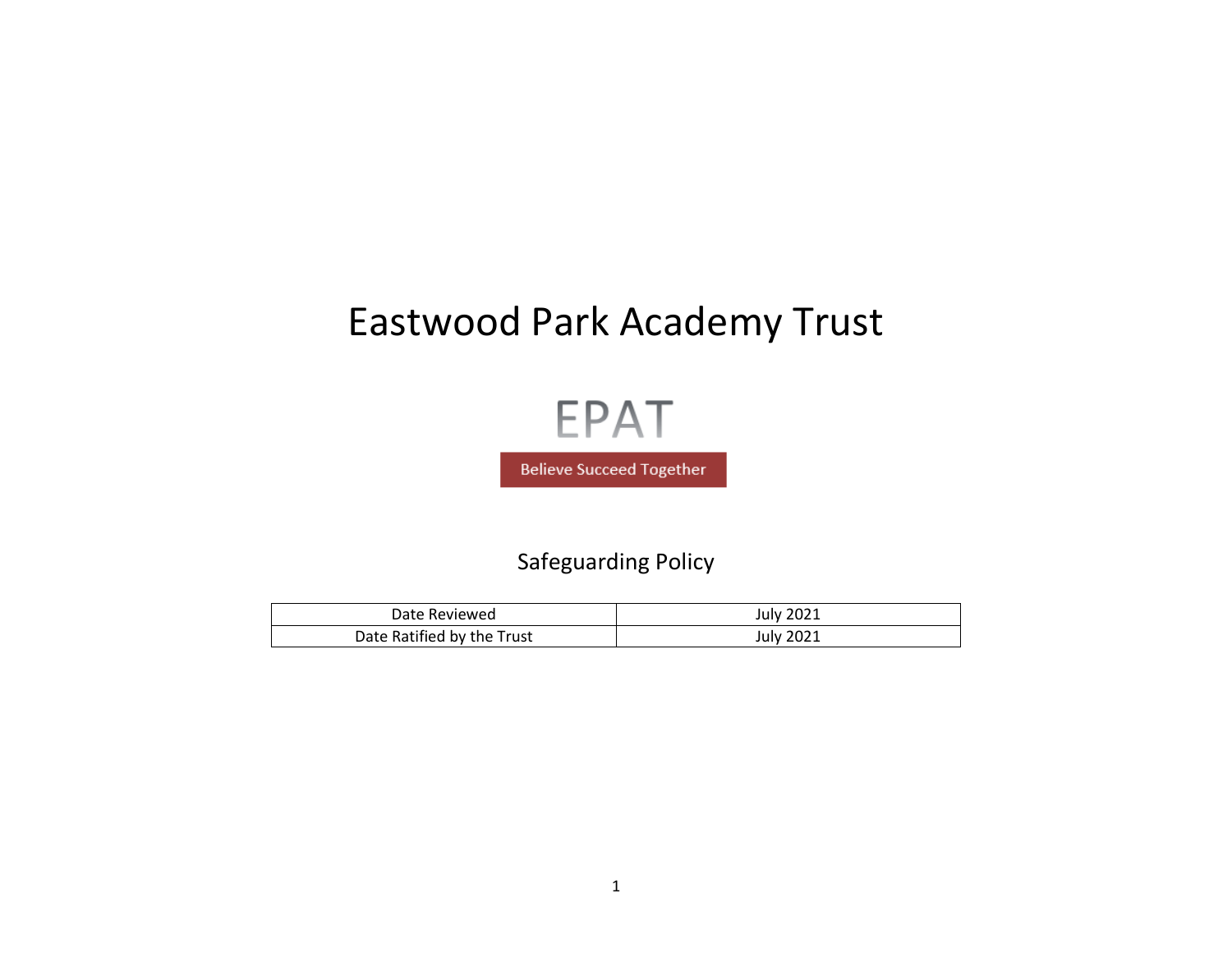### **Contents**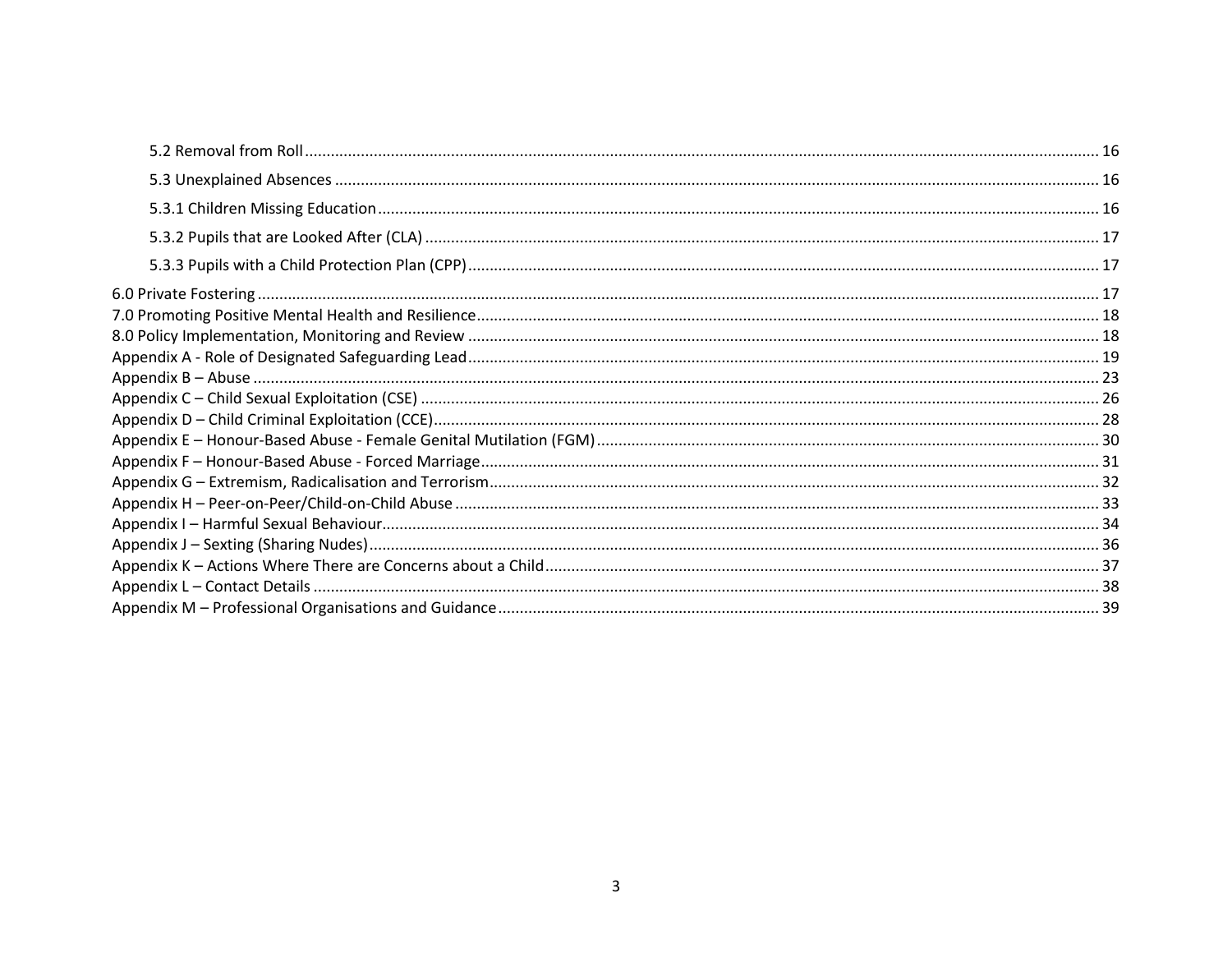### <span id="page-3-0"></span>1.0 What is Safeguarding?



**\*** Children includes everyone under the age of 18.

Safeguarding refers to the policies, procedures and practices that schools employ to promote the welfare of children\* and protect them from harm. The DfE document **KCSIE 2021** defines safeguarding as:

*Protecting children from maltreatment.*

*Preventing impairment of children's mental and physical health or development.*

*Ensuring that children grow up in circumstances consistent with the provision of safe and effective care.*

*Taking action to enable all children to have the best outcomes.* 

**In conjunction with this policy,** [KCSIE -](http://www.eastwoodacademy.co.uk/docs/KCSIE20Part1.pdf) Part 1,**Part 5, and**  [Code of Conduct \(Staff\) Policy](http://www.eastwoodacademy.co.uk/docs/EPAT%20Code%20of%20Conduct%20Policy18.pdf) **must be read and**  understood. Annex A of **KCSIE 2021** can be provided (instead of Part 1) to those staff who do not directly work with children.

Safeguarding and promoting the welfare of children is **everyone's**responsibility and they should consider, at all times, what is in the **best interests** of the child.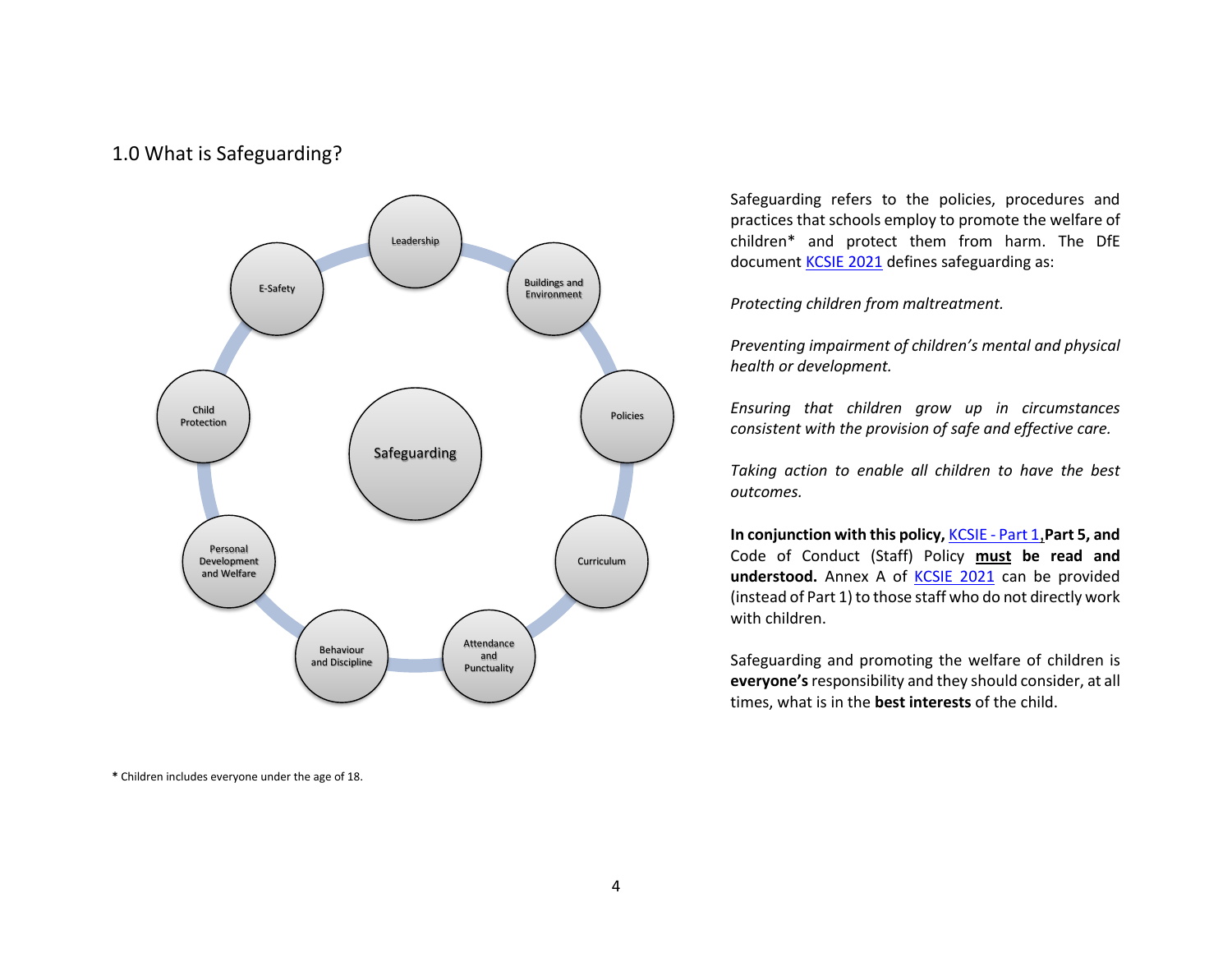### <span id="page-4-0"></span>2.0 Safeguarding Policies and Training

There are a number of policies and documents that fall under safeguarding, including:

- Recruitment.
- Single Central Record.
- Register of Pupils' Attendance.
- Curriculum.
- Special Educational Needs and Disabilities.
- Looked-after Children.
- Supporting Pupils with Medical Conditions.
- Safeguarding (including Child Protection).
- Behaviour and Discipline (including Anti-Bullying).
- Relationships and Sex Education.
- E-Safety.
- Staff Code of Conduct.
- Whistleblowing.
- Security and Health and Safety.
- <span id="page-4-1"></span>• Critical Incident Management.

### 3.0 Safeguarding Training

All staff, as part of their induction, receive training in respect to the content of the policies listed in section 2.0 and receive refresher safeguarding training annually, in addition to updates via email, e-bulletins and staff meetings, as required.

Trustees, Clerk and the SLT at each constituent academy have completed NSPCC Level 5 *Safer Recruitment in Education* training, which is renewed every 2 years.

At each constituent academy, at least three members of staff have Designated Safeguarding Lead (DSL) training which is renewed every 2 years.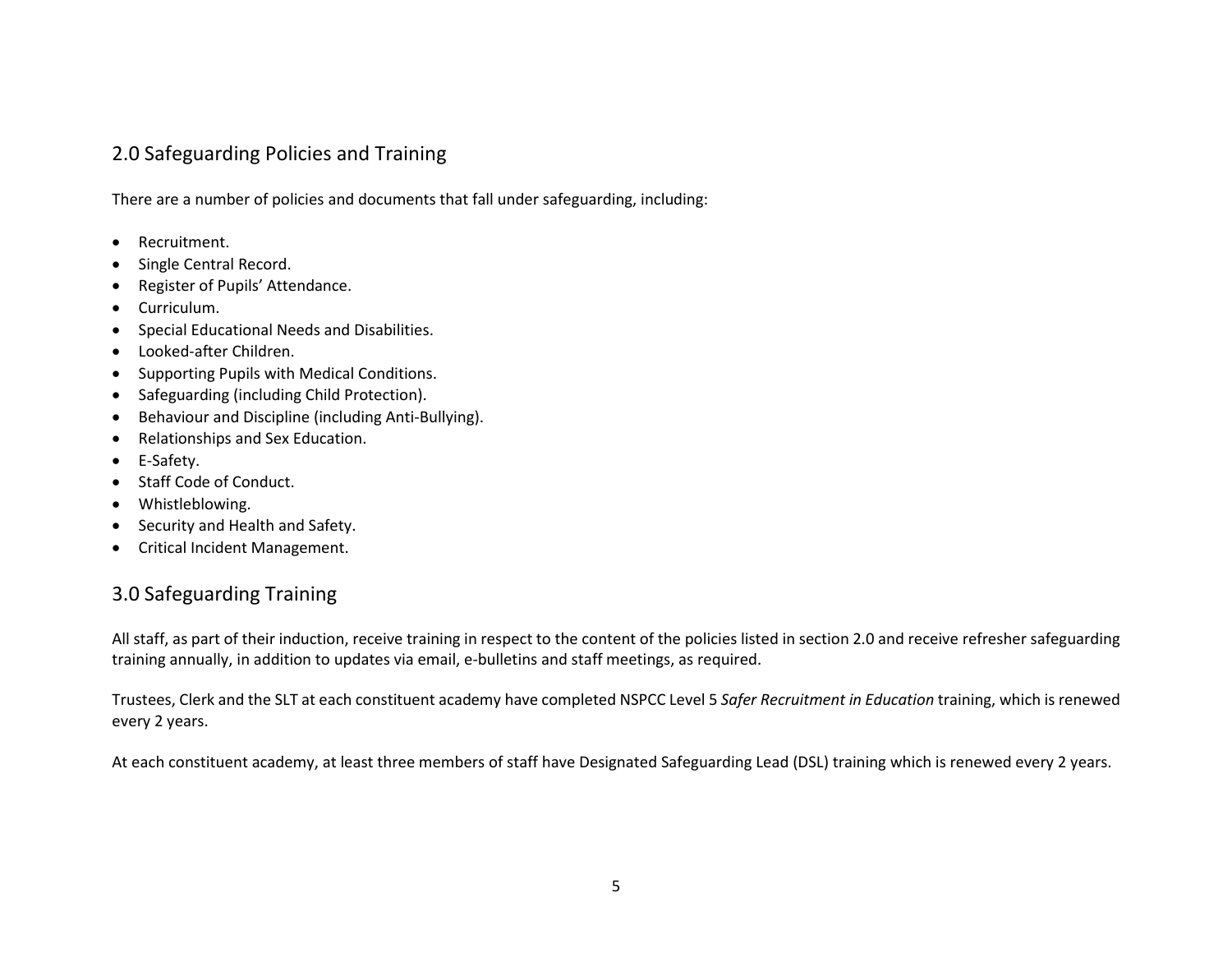### <span id="page-5-0"></span>4.0 Child Protection Policy

### <span id="page-5-1"></span>**4.1 Definition**

Child protection is the process of protecting individual children identified as either suffering, or likely to suffer, significant harm as a result of abuse or neglect.

### <span id="page-5-2"></span>**4.2 Framework**

The Trust works in accordance with the following legislation and statutory guidance:

[Children Act 1989](http://www.legislation.gov.uk/ukpga/1989/41/contents) [Children Act 2004](http://www.legislation.gov.uk/ukpga/2004/31/contents) [Children and Social Work Act 2017](http://www.legislation.gov.uk/ukpga/2017/16/contents/enacted) [Education Act 2002](http://www.legislation.gov.uk/ukpga/2002/32/contents) [Counter-Terrorism and Security Act \(HMG, 2015\)](http://www.legislation.gov.uk/ukpga/2015/6/contents) [Female Genital Mutilation Act 2003 \(s.74 -](http://www.legislation.gov.uk/ukpga/2015/9/part/5/crossheading/female-genital-mutilation/enacted) Serious Crime Act 2015 [Serious Crime Act 2015](https://www.gov.uk/government/collections/serious-crime-bill) [Sexual Offences Act \(2003\)](https://www.legislation.gov.uk/ukpga/2003/42/contents) [Data Protection Act \(2018\)](http://www.legislation.gov.uk/ukpga/2018/12/contents/enacted) [KCSIE 2020](http://www.eastwoodacademy.co.uk/docs/KCSIE20.pdf) [Working Together \(HMG, 2019\)](https://www.gov.uk/government/publications/working-together-to-safeguard-children--2)  [What to do if you are worried a Child is being Abused](http://www.eastwoodacademy.co.uk/docs/What%20to%20do.pdf) [Education \(Pupil Registration\) Regulations 2006](http://www.legislation.gov.uk/uksi/2006/1751/contents/made) [Information sharing \(2018\)](https://www.gov.uk/government/publications/safeguarding-practitioners-information-sharing-advice) [Behaviour and discipline in schools \(2016\)](https://www.gov.uk/government/publications/behaviour-and-discipline-in-schools) [Use of reasonable force \(](https://www.gov.uk/government/publications/use-of-reasonable-force-in-schools)July 2013) [SET Procedures \(2019\)](https://www.safeguardingsouthend.co.uk/children/index_3_3377965369.pdf) Preventing Youth Violence and Gang Involvement (Home Office, 2015) Criminal Exploitation of children and vulnerable adults: County Lines Guidance (Home Office, 2018)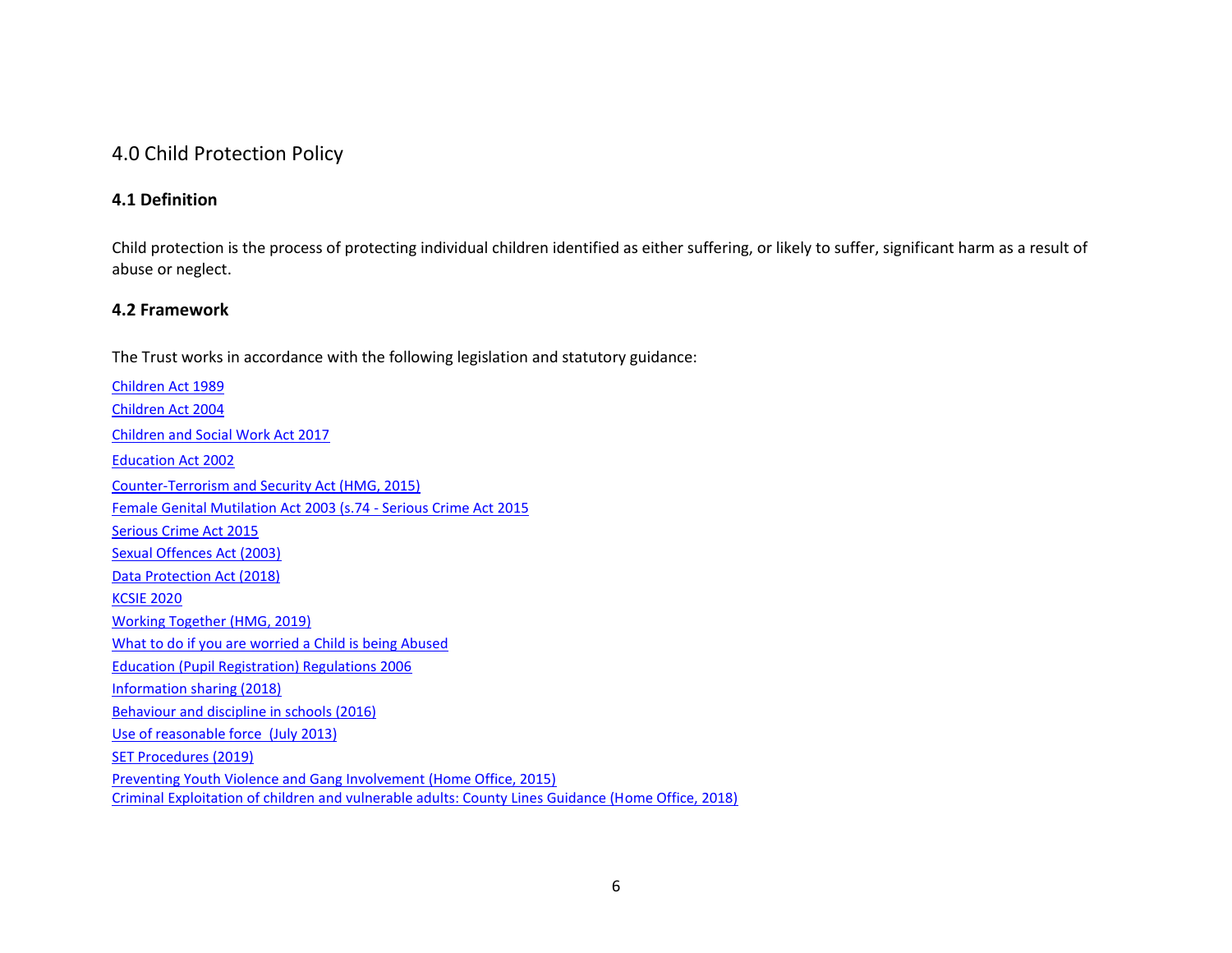### <span id="page-6-0"></span>**4.3 Roles and Responsibilities**

### <span id="page-6-1"></span>**4.3.1 Trust**

The Trust is responsible for ensuring that each constituent academy follows recruitment procedures that help to deter, reject or identify people who might abuse children – refer to the Recruitment Policy.

Safeguarding is included in the Principal's Termly Report of each constituent academy and provides information relating to attendance, exclusions, the number and types of referrals, changes in policy, pupil events and training updates. Local Governors, Trustees and Members are not provided with details relating to individual child protection cases or situations to ensure confidentiality is not breached.

At Eastwood, the nominated Local Governor responsible for safeguarding is Mr. I. Harkes who undertakes termly audits and works with the Principal to complete the Annual Safeguarding Audit under section 1.75 of the Education Act 2002. His counterpart at Bournemouth Park is Mr. M. Wilson.

### <span id="page-6-2"></span>**4.3.2 Senior Leadership**

Mr. D. Piercy is responsible for monitoring the strategic and operational effectiveness of safeguarding across the Trust and reports directly to the Board of Trustees.

#### <span id="page-6-3"></span>**4.3.3 Designated Safeguarding Lead**

| Academy          | <b>Designated Safeguard Lead (DSL)</b>      | Deputy Designated Safeguard Lead (DDSL)                            |
|------------------|---------------------------------------------|--------------------------------------------------------------------|
| Eastwood         | Mrs. N. Lillywhite, Associate Member of SLT | Mrs. M. Philp, Mrs. S. Daltrey, Ms. H. Walden and Mrs. L. Rutter   |
| Bournemouth Park | Mr. W. Brogan, Principal                    | Mr. R. Thomas, Ms. L. Sewell, Mrs H. Wornham and Mrs. N. Marveslay |

<span id="page-6-4"></span>The role of the DSL is included in **Appendix A.**

#### **4.34 Teaching and Support Staff**

Child protection is the responsibility of **all** staff members and especially those working with children.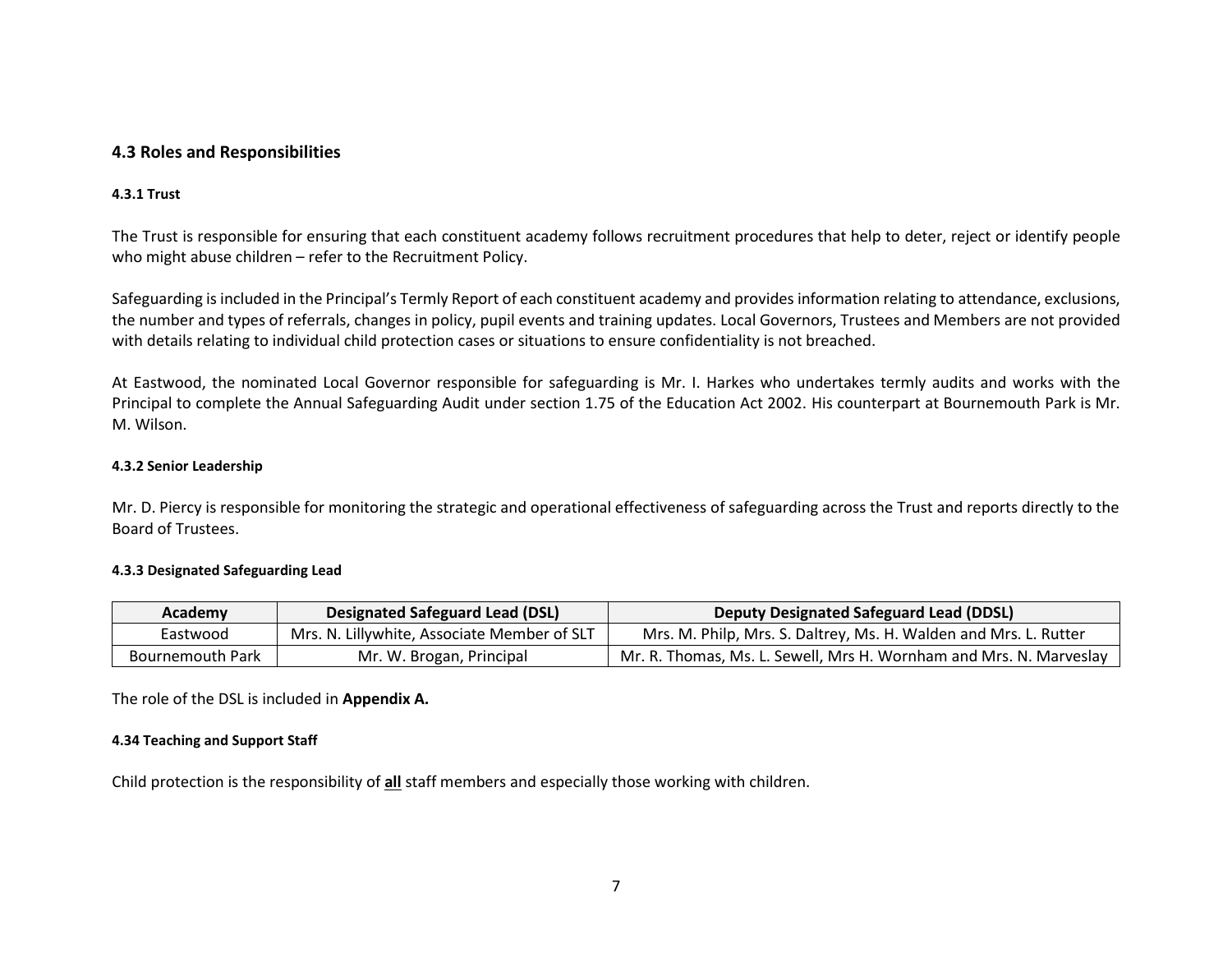### <span id="page-7-0"></span>**4.4 Recognising Signs of Abuse and Neglect**

Abuse is a form of maltreatment of a child. Somebody may abuse or neglect a child by inflicting harm or by failing to act to prevent harm. Children may be abused in a family or in an institution or community setting by those known to them or, more rarely, by others. Abuse can take place wholly online, or technology may be used to facilitate offline abuse. In many cases, abuse will take place concurrently via online channels and in daily life. Children may be abused by an adult or adults or by another child or children.

All staff should be aware of the signs of abuse and neglect. A description, including the signs, is included in **Appendix B.** 

### <span id="page-7-1"></span>**4.5 Recognising Signs of other Safeguarding Issues**

Paragraphs 31-52 and Annex B of [KCSIE 2021](http://www.eastwoodacademy.co.uk/docs/KCSIE2021.pdf) provide information relating to a range of other safeguarding issues e.g. child sexual exploitation (CSE), child criminal exploitation (CCE), female genital mutilation, forced marriage, extremism, radicalisation and terrorism, peer-on-peer abuse, sexual violence and sexual harassment and sexting. A description, including the signs, is included in **Appendix C, D, E, F, G, H, I and J.** 

All staff should be aware that wider environmental factors may impact on a child's welfare and safety and understand safeguarding in the wider context (contextual safeguarding). Staff should be aware of safeguarding issues that can put children at risk of harm and understand that behaviours linked to issues such as drug taking, alcohol abuse, deliberately missing education and sexting put children in danger.

All staff should be aware that mental health problems can, in some cases, be an indicator that a child has suffered or is at risk of suffering abuse, neglect or exploitation.

### <span id="page-7-2"></span>**4.6 Reporting and Managing Concerns**

All staff working with children are advised to maintain an attitude of **'it could happen here'** and should always act in the **best interests** of the child. Staff should be aware that pupils with SEND can face additional safeguarding challenges. Victims should be taken seriously, kept safe and never be made to feel like they are creating a problem for reporting abuse, sexual violence or sexual harassment.

If staff have concerns about a child, they should act on them immediately. They should not assume a colleague or another professional will take action. In the first instance, they should raise their concerns with the DSL **in writing.**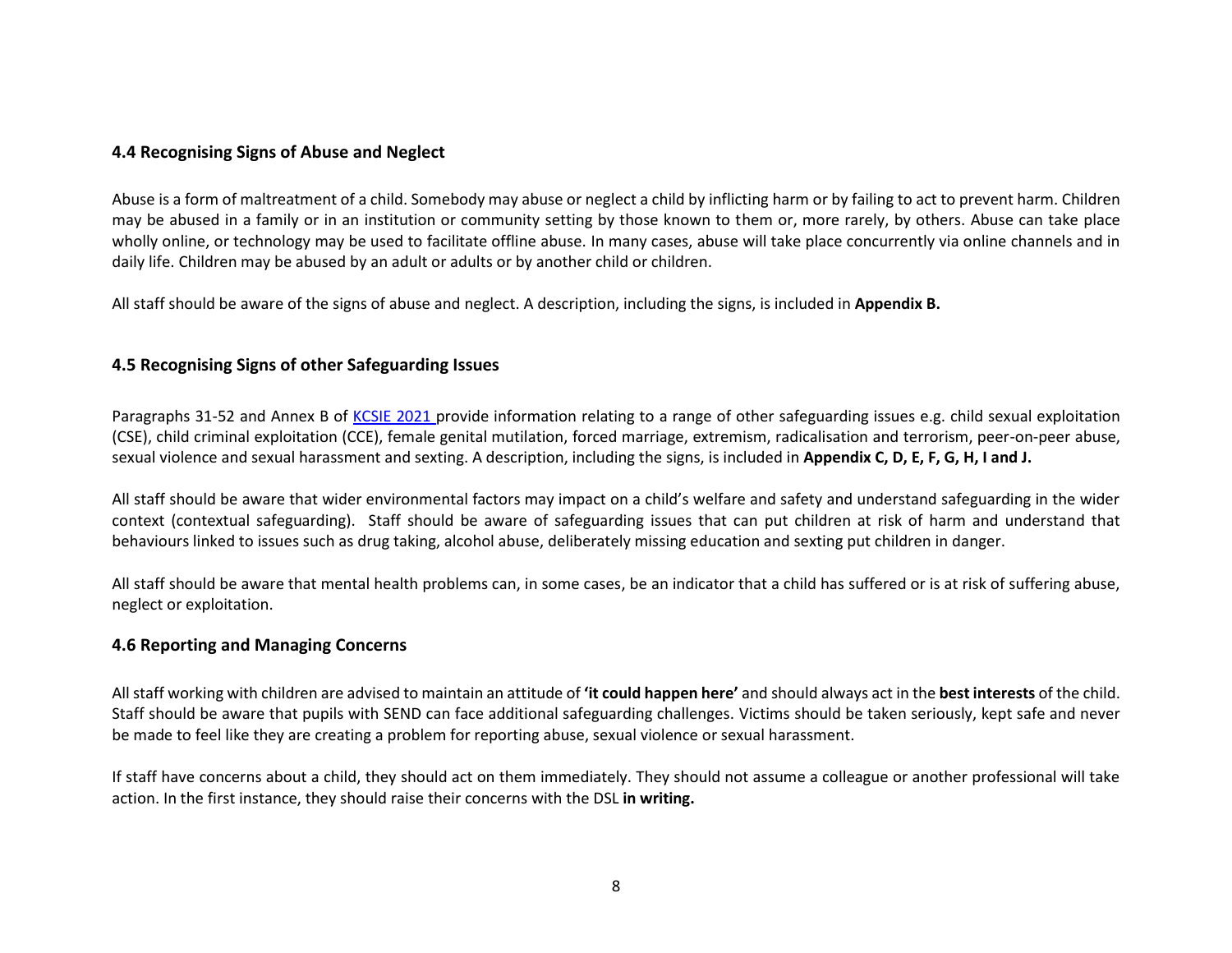The DSL will usually decide whether to make a referral to Children's Social Care, other agencies, or an Early Help Assessment. It is important to note that any staff member can refer their concerns directly.

If the child's situation does not appear to be improving, the DSL or staff member who made the referral, should press for re-consideration.

### **If at any point a child is suffering, or is likely to suffer from harm, a referral should be made immediately to Children's Social Care and/or the police. Anybody can make a referral.**

A flow chart setting out the process for staff when they have concerns about a child is included in **Appendix K.** 

The constituent academy will look to share its intention to refer a child to Social Services with the parents, unless, in doing so, it could place the child at greater risk of harm or impede a criminal investigation. On these occasions, advice will be taken from Children's Social Care**.**

In terms of reporting concerns, contact details are summarised in **Appendix L.** Safeguarding contact details are also prominently displayed in the constituent academy to ensure that all staff have unfettered access to safeguarding support.

### <span id="page-8-0"></span>**4.6.1 Reporting Concerns – Female Genital Mutilation**

Staff should report any concerns in line with section 4.6. In addition, **teachers** have a statutory duty to personally report to the **police** cases where they discover that an act of FGM appears to have been carried out - Mandatory [Reporting o](https://www.gov.uk/government/publications/mandatory-reporting-of-female-genital-mutilation-procedural-information)f [Female G](https://www.gov.uk/government/publications/mandatory-reporting-of-female-genital-mutilation-procedural-information)enital Mutilation Procedural Informatio[n.](https://www.gov.uk/government/publications/mandatory-reporting-of-female-genital-mutilation-procedural-information)

### <span id="page-8-1"></span>Refer to **Appendix E** and Annex B in [KCSIE 2021](http://www.eastwoodacademy.co.uk/docs/KCSIE2021.pdf)

### **4.6.2 Reporting Concerns – Extremism, Radicalisation and Terrorism**

The [Prevent Duty](https://www.gov.uk/government/uploads/system/uploads/attachment_data/file/439598/prevent-duty-departmental-advice-v6.pdf) requires schools to 'have due regard to the need to prevent people from being drawn into terrorism'. As part of the annual refresher safeguarding training, staff receive training on Prevent. Refer to **Appendix G.**

Staff should report any concerns in line with section 4.6.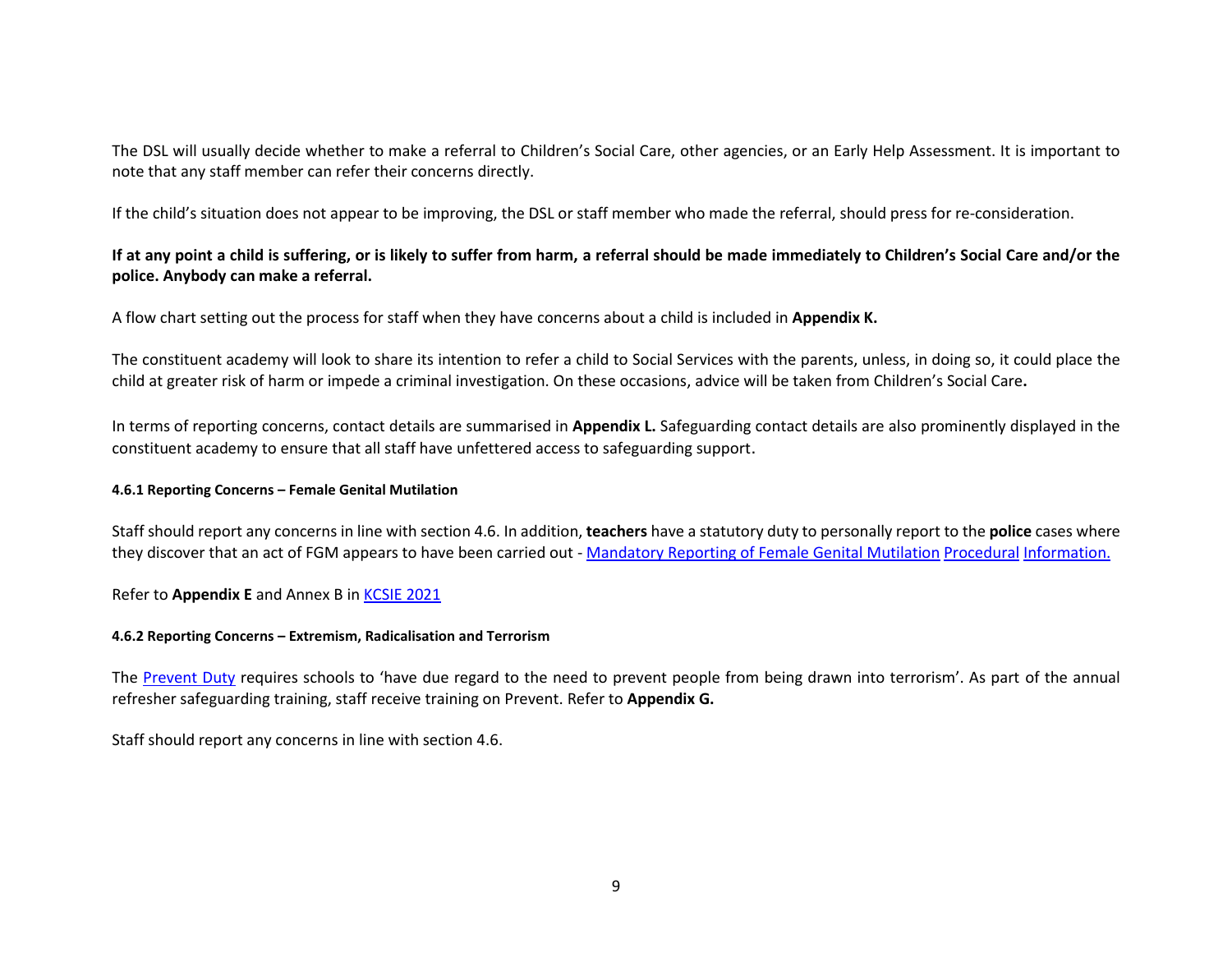#### <span id="page-9-0"></span>**4.63 Reporting Concerns – Early Help**

'Early Help' means providing support as soon as a problem emerges, at any point in a child's life from the foundation stage to the teenage years. Chapter 1 of [Working Together to Safeguard Children](https://assets.publishing.service.gov.uk/government/uploads/system/uploads/attachment_data/file/779401/Working_Together_to_Safeguard-Children.pdf) provides detailed guidance on the early help process.

The Early Help Family Support Assessment (EHFSA) form and guidance is available on [www.southendchildrenpartnership.org.uk.](http://www.southendchildrenpartnership.org.uk/) A completed EHFSA form contains all the information required for a child protection referral and should be sent to MASH+.

With reference to paragraph 19 in [KCSIE 2021,](http://www.eastwoodacademy.co.uk/docs/KCSIE2021.pdf) staff should be alert to the potential need for support for a child who:

- Is registered as a Looked-After or Formerly Looker-After Child.
- Is registered as a child with SEND.
- May need a social worker.
- Has a mental health need.
- Is a young carer.
- Is frequently missing/goes missing from care or from home.
- Has returned home to their family from care.
- Is a privately fostered child.
- Is persistently absent from education.
- Is in alternative educational provision.
- Is showing signs of being drawn into anti-social or criminal behaviour, including gang involvement and association with organised crime groups.
- Is at risk of modern slavery, trafficking, sexual or criminal exploitation or at risk of being radicalised or exploited.
- Has a family member in prison or is affected by parental offending.
- Is in a family circumstance presenting challenges for the child, such as drug and alcohol misuse, adult mental health issues and domestic abuse.
- Is misusing drugs or alcohol themselves.
- Is at risk of honour-based abuse such as Female Genital Mutilation or forced marriage.

Where there is a concern, the constituent academy should ensure the child's wishes and feelings are taken into account when determining what action to take and what services to provide.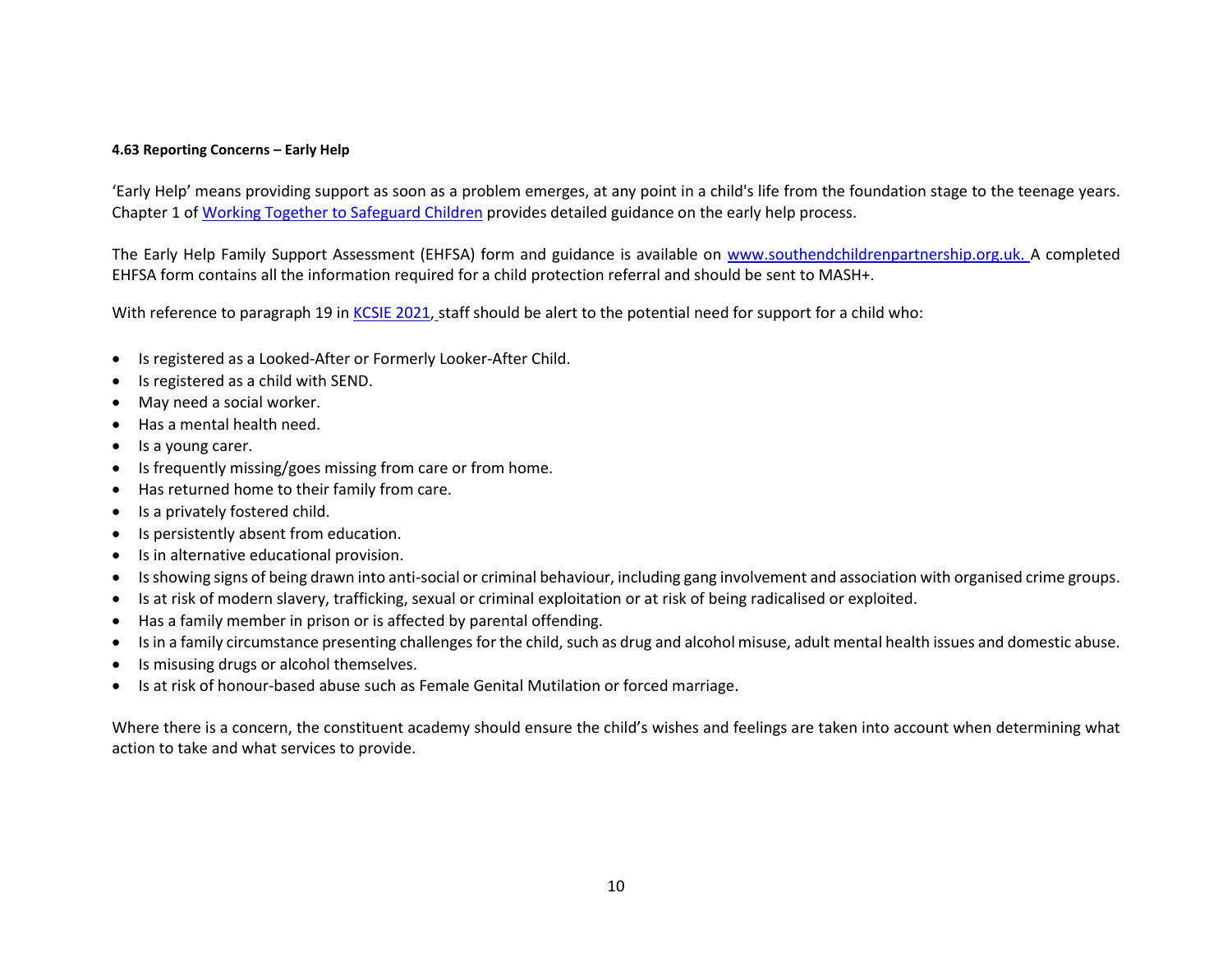#### <span id="page-10-0"></span>**4.6.4 Disclosure**

It is important to note that if a child is making a disclosure, that is, telling a member of staff something of major significance to them, the following points **must** be observed:

- Listen to the child but do not ask leading questions.
- Re-assure the child.
- Never agree to confidentiality.
- As soon as possible, discuss the matter with the DSL.
- Record details of information given ensuring that the details are factual and do not contain any subjective comment. Always sign and date. If there was a witness to the statement, they should also sign the papers.

Staff will be informed of relevant information in respect of individual cases regarding child protection on a 'need to know' basis only. Any information shared with a member of staff in this way must be treated confidentially.

#### <span id="page-10-1"></span>**4.6.5 Records and Monitoring**

Well-kept records are essential to good child protection practice. The Trust is clear about the need to record any concern about a child, the status of such records and when these records should be passed over to other agencies.

Where there are concerns about the safety of a child, the sharing of information in a timely and effective manner between organisations can reduce the risk of harm. Whilst the Data Protection Act 2018 places duties on organisations and individuals to process personal information fairly and lawfully, and to keep the information they hold safe and secure, it is not a barrier to sharing information where the failure to do so would result in a child or vulnerable adult being placed at risk of harm. Similarly, human rights concerns, such as respecting the right to a private and family life would not prevent sharing where there are safeguarding concerns. The Data Protection Act 2018 and GDPR do not prevent, or limit, the sharing of information for the purposes of keeping children safe. Fears about sharing information **must not** be allowed to stand in the way of the need to safeguard and promote the welfare of children at risk of abuse or neglect.

Any member of staff receiving a disclosure of abuse, or noticing signs or indicators of abuse, must make an accurate record as soon as possible noting what was said or seen (if appropriate using a body map to record), putting the event in context, and giving the date, time and location of the incident. The source of the information should be recorded, as well as a note of other people involved e.g. as witnesses, and there should be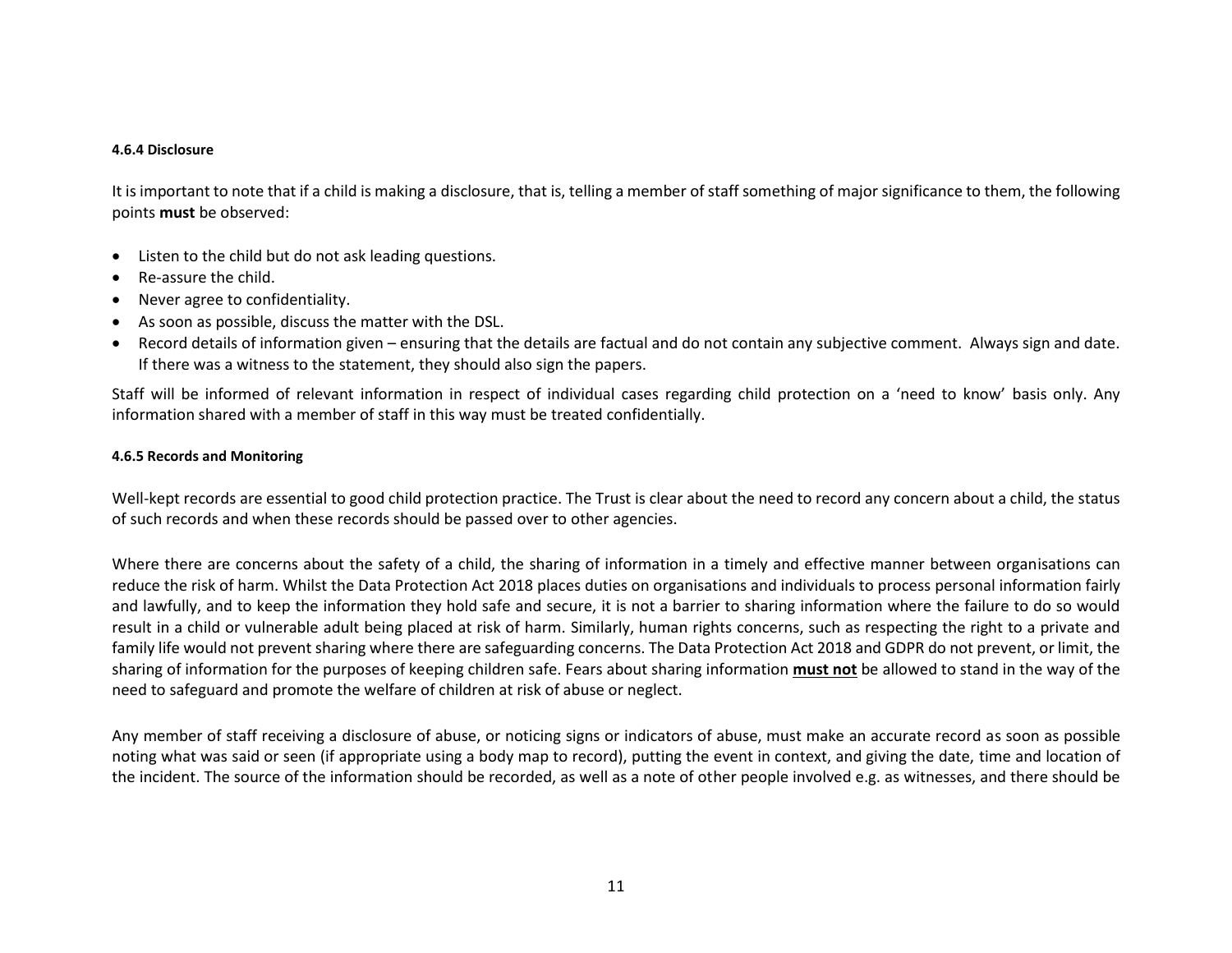a clear distinction between fact and professional opinion. All records will be dated and signed, detailing the name and position of the person making the record, and include the action taken. This information will be presented to the DSL who will then decide on appropriate action.

All discussions and decisions made, and the reason for those decisions, should also be recorded in writing. These file notes will be kept in a confidential child protection file, which is separate from the pupil file. All child protection records are stored securely (in a locked filing cabinet) and are accessible through the DSL. Digital records will be password protected. The Trust should retain the record for as long as the pupil remains at the academy. When a pupil with a child protection record reaches statutory school leaving age, the last school attended should keep the child protection file for 25 years after the pupil's date of birth.

If a pupil from an academy transfers to another school, their child protection records will be forwarded to the new educational setting without delay, separate from their main pupil file. Care will be taken to ensure confidentiality is maintained and the transfer process is as safe as possible. The constituent academy will keep a copy of the child protection file until the receiving school confirms receipt of the file. Once the academy has this confirmation, the copy is shredded, other than copies of the specific records that are pertinent to the constituent academy (e.g. not Child Protection Conference (CPC) reports that are held elsewhere), unless there is a specific reason for the constituent academy to keep it, which will be recorded. The constituent academy will also keep a record of having received confirmation from the receiving school and of the date when the copy was shredded.

#### <span id="page-11-0"></span>**4.6.6 Multiagency Working and attendance to Meetings**

It is the responsibility of the DSL to ensure that, whenever possible or appropriate, the constituent academy is represented at any Child Protection Conference (CPC) or similar meeting called for children on the school roll, or previously known to them. A report will be made available to the Conference or meeting Chair, (where prior notice or request allows) 48 working hours in advance of the conference, and (where appropriate) shared with the parents.

If a child is made subject to a Child Protection Plan (CCP), or a Child in Need Plan (CNP), it is the responsibility of the DSL to ensure the child is monitored regarding their school attendance, progress, welfare and presentation. Any concerns about the CPP and/or the child's welfare will be discussed and recorded at the Core Group Meeting, unless to do so would place the child at further risk of significant harm. In this case the DSL will inform the child's Key Worker immediately and then record that they have done so and the actions agreed.

If there is an unexplained absence of, or injury to a child subject to a Child Protection Plan, the child's Key Worker must be notified immediately (refer to section 5.33).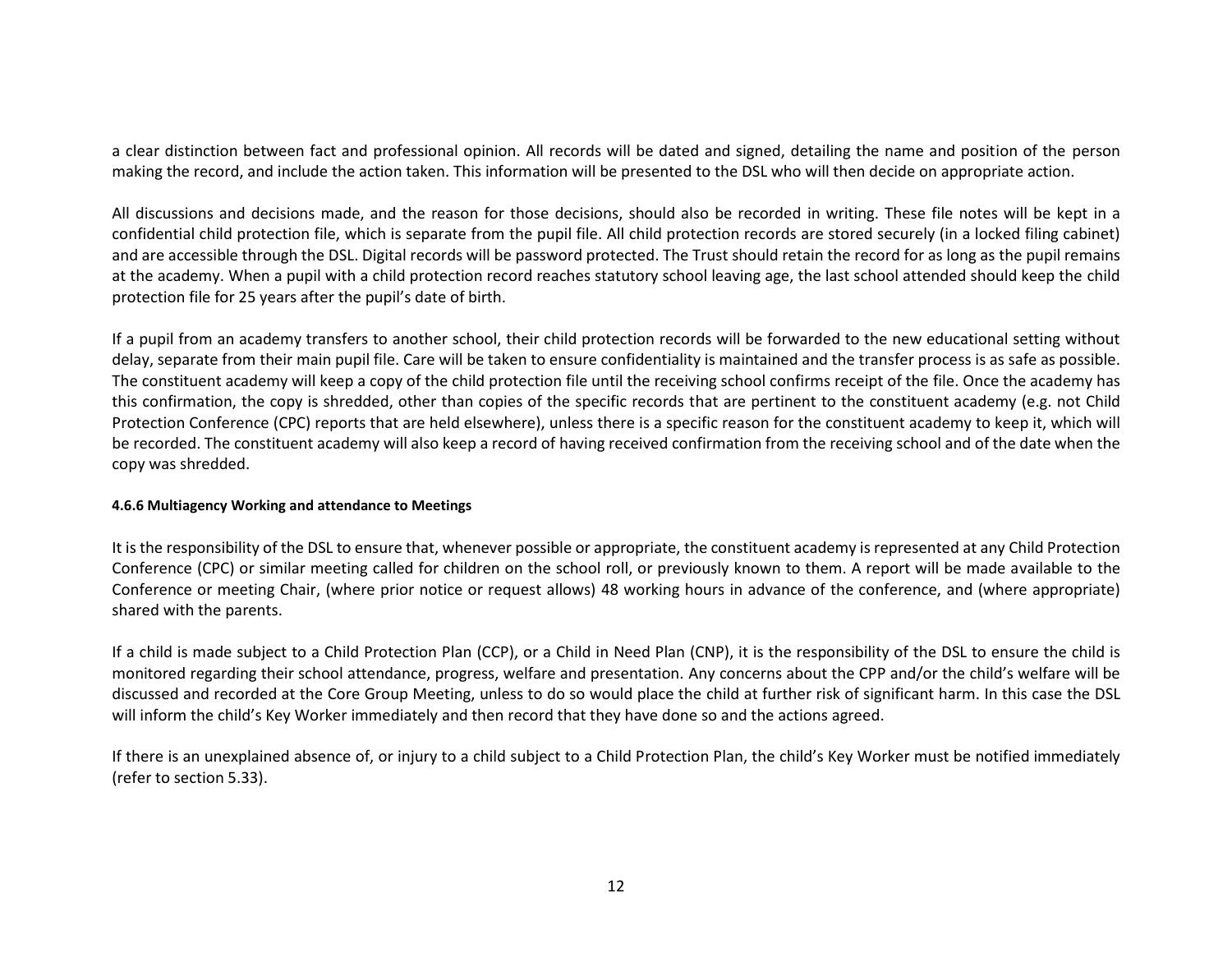### <span id="page-12-0"></span>**4.6.7 Supporting Pupils and Staff**

The Trust recognises that it may provide the only stability in the lives of children who have been abused or who are at risk of harm. Each constituent academy will therefore support all children by:

- Encouraging self-esteem and self-assertiveness, through the curriculum as well as our relationships, whilst not condoning aggression or bullying. Refer to [PSHE and RSHE Policy.](http://www.eastwoodacademy.co.uk/docs/EPAT%20PSHE%20and%20RSHE%20Policy20.pdf)
- Promoting a caring, safe and positive environment within the constituent academy.
- Liaising and working together with all other support services and those agencies involved in the safeguarding of children.
- Attending Child Protection Conferences, Core Group Meetings and Child in Need Meetings.
- Notifying Children's Social Care as soon as there is a significant concern.

Staff who have become involved with a child who has suffered harm, or appears to be likely to suffer harm, may find the situation stressful and upsetting. Each academy will support such staff by providing an opportunity to talk through their anxieties with the DSL and/or to seek further support as appropriate, including access to a BACP qualified counsellor. Refer to [Staff Wellbeing Policy](http://www.eastwoodacademy.co.uk/docs/Staff%20Wellbeing%20Policy20.pdf)

### <span id="page-12-1"></span>**4.7 Managing Allegations**

### <span id="page-12-2"></span>**4.7.1 Allegations against Pupils (Peer-on-Peer/Child-on-Child Abuse)**

### Refer to **Appendix H, I and J.**

Incidents will be investigated in line with the academy's Behaviour and Discipline Policy. The incident will also be referred to the DSL who will:

- Hold an initial meeting with appropriate school staff.
- Interview the child/children involved (if appropriate).
- Inform parents at an early stage, unless there is good reason to believe that involving parents would put the child at risk of harm.
- At any point in the process, if there is a concern that a child has been harmed, or is at risk of harm, refer the matter to Children's Social Care and/or the Police immediately in accordance with the [SET Procedures](https://www.safeguardingsouthend.co.uk/children/index_3_3377965369.pdf) and **Appendix K.**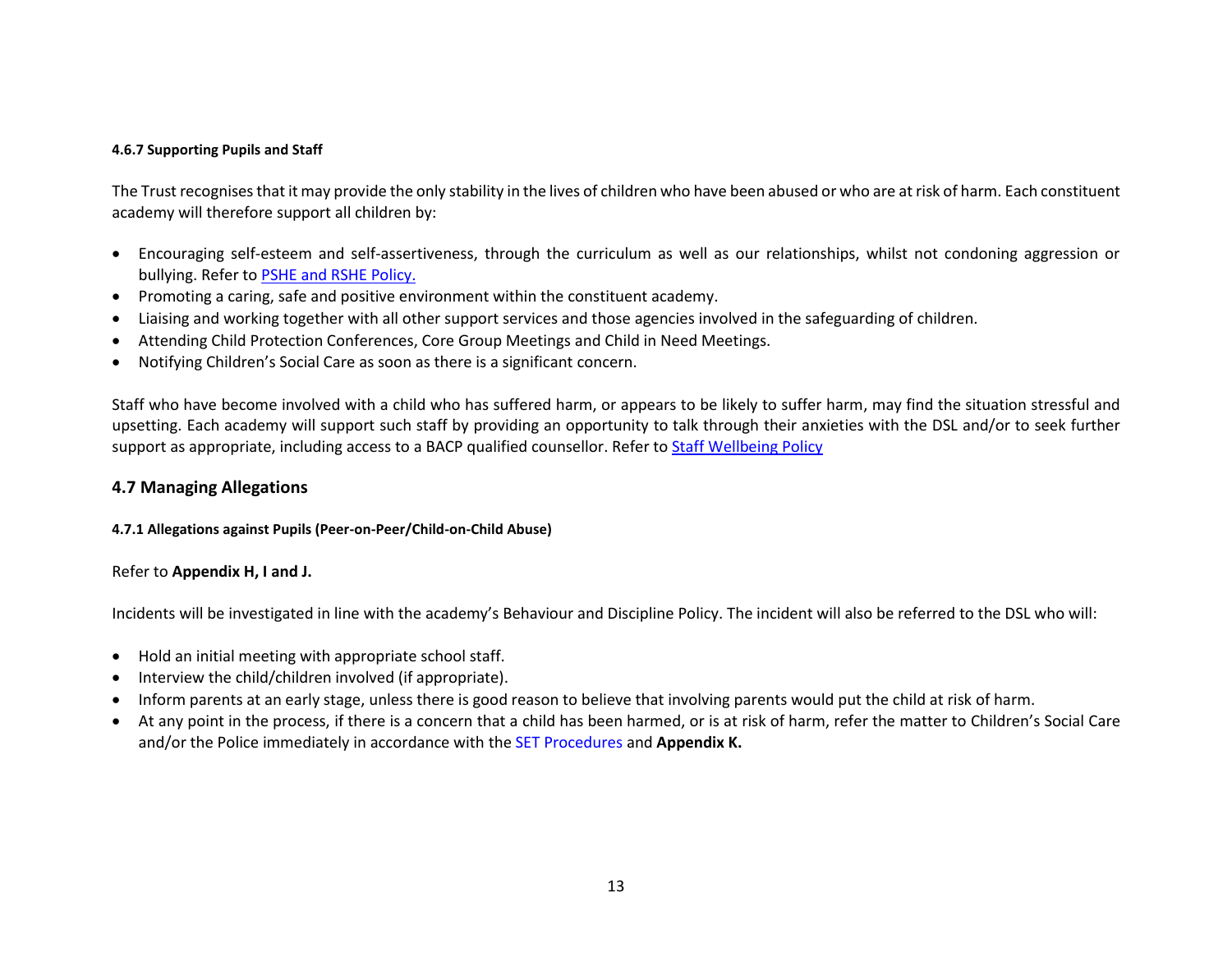#### **4.7.1.1 Sexual Violence and Sexual Harassment between Children**

In managing allegations of sexual violence and sexual harassment between children, the Trust will comply with Part 5 of [KCSIE 2021.](http://www.eastwoodacademy.co.uk/docs/KCSIE2021.pdf) The Trust will also have due regard for the DfE guidance - [Sexual Violence and Sexual Harassment between Children in Schools and Colleges.](https://www.gov.uk/government/publications/sexual-violence-and-sexual-harassment-between-children-in-schools-and-colleges)

### Refer to **Appendix I.**

In managing such allegations, in accordance with the guidance, the Trust will decide whether to:

- Manage the case internally.
- Seek early help with a multi-agency approach.
- Refer to Children's Social Care.
- Report the case to the Police.

#### <span id="page-13-0"></span>**4.7.2 Allegations against Staff**

All staff (and volunteers) should take care not to place themselves in a vulnerable or professionally compromising position with a child – refer to the [Code of Conduct \(Staff\)](http://www.eastwoodacademy.co.uk/docs/EPAT%20Code%20of%20Conduct%20Policy19.pdf) Policy.

All staff have a duty to raise concerns, where they exist, about the management of child protection, which may include the attitude or actions of colleagues. In such instances they should consult the [Whistleblowing Policy.](http://www.eastwoodacademy.co.uk/docs/EPAT%20Whistleblowing%20Policy19.pdf)

In managing allegations against staff, the Trust will comply with Part 4 of [KCSIE 2021](http://www.eastwoodacademy.co.uk/docs/KCSIE2021.pdf). This part of the guidance has two sections covering the two levels of allegation/concern:

1. Allegations that may meet the harms threshold – paragraphs 338 – 341.

2. Allegation/concerns that do not meet the harms threshold – referred to as 'low level concerns' – paragraphs 409-412.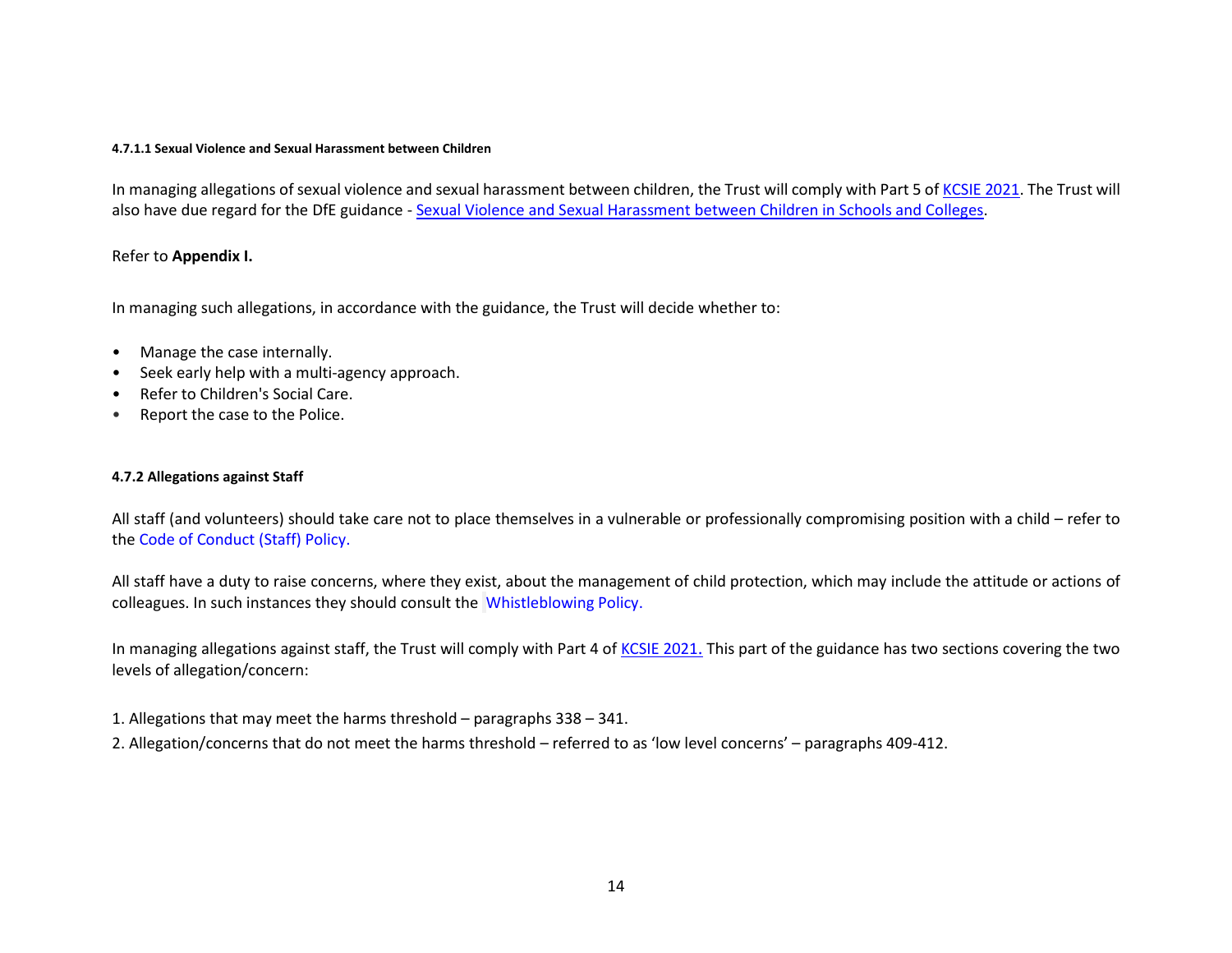In terms of allegation level 1, if a pupil makes an allegation against a member of staff or information is received which suggests that they have a) behaved in a way that has harmed a child, or may have harmed a child and/or b) possibly committed a criminal offence against or related to a child and/or c) behaved towards a child or children in a way that indicates he or she may pose a risk of harm to children and/or d) behaved or may have behaved in a way that indicates they may not be suitable to work with children, the member of staff receiving the allegation or aware of the information, will immediately inform the Principal.

The Principal, on all such occasions, will discuss the content of the allegation with the Local Authority Designated Officer (LADO). If the allegation made to a member of staff concerns the Principal, the person receiving the allegation will immediately inform the CEO, who will consult with the LADO without notifying the Principal first. If the allegation made to a member of staff concerns the CEO, the person receiving the allegation will immediately inform the Chair of the Trust, who will consult with the LADO without notifying the CEO first.

The Trust will follow the [SET Procedures](https://www.escb.co.uk/media/2016/set-procedures-may-2019-final.pdf) for managing allegations against staff. Under no circumstances will the child be sent home, pending such an investigation, unless this advice is given exceptionally, as a result of a consultation with the LADO. Suspension of the member of staff, against whom an allegation has been made, needs careful consideration, and the Principal, CEO or Chair will seek the advice of the LADO and the Trust's Professional HR Advisors in making this decision.

In the event of an allegation against the Principal, the decision to suspend will be made by the CEO. In the event of an allegation against the CEO, the decision to suspend will be made by the Chair of the Trust.

Staff who are formally disciplined for the mistreatment of pupils (or who resign before disciplinary action can be completed), **must** be reported to the Disclosure and Barring Service (DBS).

In accordance with [KCSIE 2021](http://www.eastwoodacademy.co.uk/docs/KCSIE2021.pdf) details of allegations that are found to have been malicious should be removed from personnel records. Cases in which an allegation was proven to be false, unsubstantiated or malicious should not be included in employer references. For all other allegations, the record should be retained at least until the accused has reached normal pension age, or for a period of 10 years from the date of the allegation, if that is longer. If the allegation was found to be unfounded, the DSL should consider whether it was a 'cry for help' and consider a referral to Children's Social Care. If the allegation was found to be malicious, the academy will follow its Behaviour and Discipline Policy.

In terms of allegation level 2, the member of staff receiving the allegation or aware of the information, will immediately inform the Principal. The Principal may discuss the content of the allegation with the Local Authority Designated Officer (LADO) and will respond/act in accordance with the Trust's relevant policies and procedures.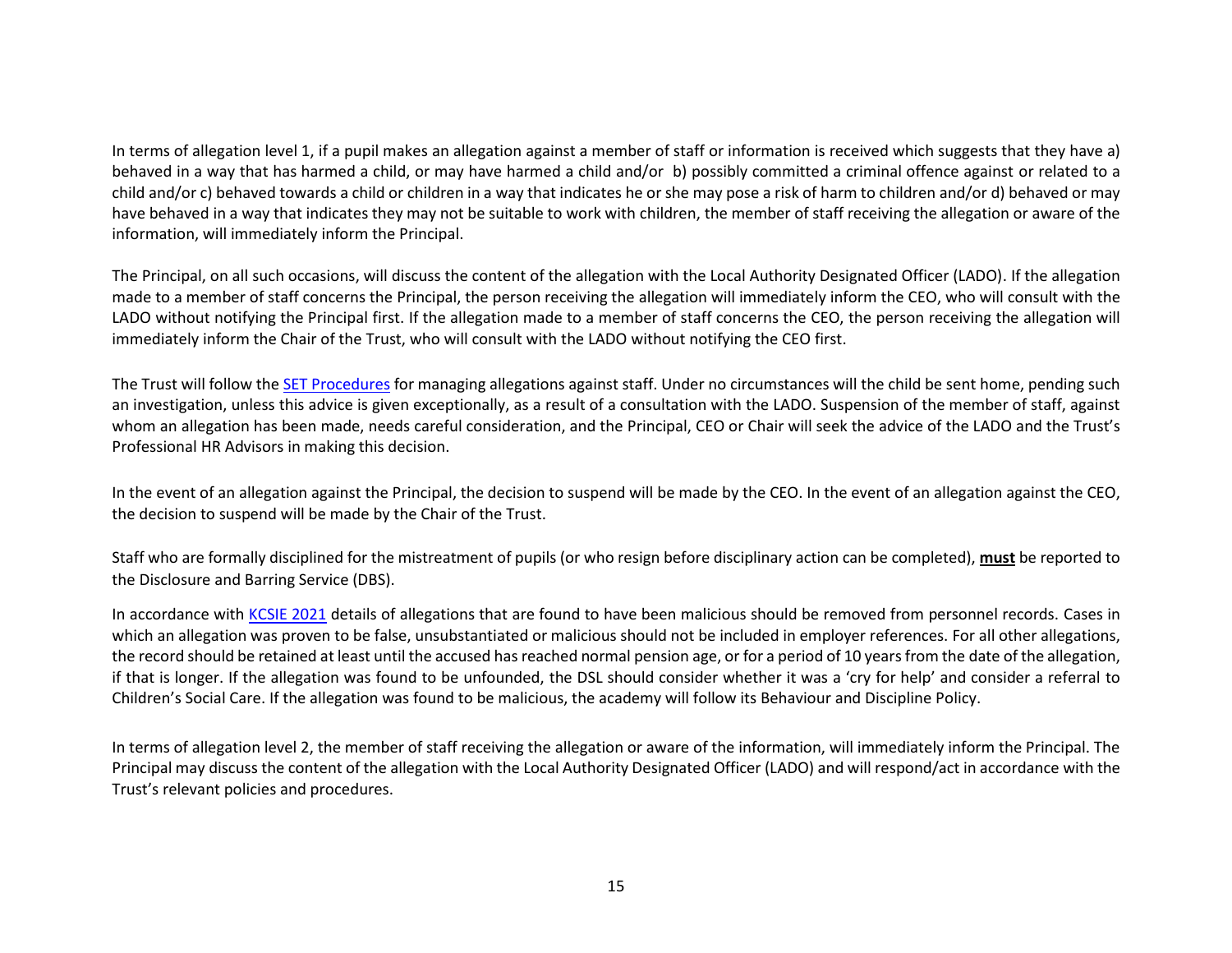### <span id="page-15-0"></span>5.0 Children Missing Education (CME) Policy

### <span id="page-15-1"></span>**5.1 Admissions and Attendance**

All children, regardless of their circumstances, are entitled to a full-time education which is suitable to their age, ability, aptitude and any special educational needs they may have. Refer to the Admission Arrangements and Attendance Policy.

The constituent academy will notify the Local Authority within **5** days of adding a pupil's name to the admission register at a non-standard transition point. The notification will include all the details contained in the admission register for the new pupil.

### <span id="page-15-2"></span>**5.2 Removal from Roll**

The constituent academy will notify the Local Authority when it is about to remove a pupil's name from the school admission register under any of the grounds set out in the Education (Pupil Registration) (England) Regulations 2006 an[d Guidance on School Attendance 2018.](https://www.gov.uk/government/publications/school-attendance) When removing a pupil's name, the notification to the Local Authority will include: (a) the full name of the pupil, (b) the full name and address of any parent with whom the pupil normally resides, (c) at least one telephone number of the parent, (d) the pupil's future address and destination school, if applicable, and (e) the ground in regulation 8 under which the pupil's name is to be removed from the admission register.

The constituent academy will make all reasonable enquiries to establish the whereabouts of the child jointly with the Local Authority, before deleting the pupil's name from the register, if the deletion is under regulation 8(1), sub-paragraphs (f)(iii) and (h)(iii) (refer to Annex A).

### <span id="page-15-3"></span>**5.3 Unexplained Absences**

### <span id="page-15-4"></span>**5.3.1 Children Missing Education**

A child missing from education is defined as being of compulsory school age who is not on a school roll, nor being educated otherwise (e.g. at home, in independent schools or in alternative provision) or who has been out of education for a substantial period (**10** days without provision of a reasonable explanation). The senior leader with responsibility for Attendance will inform the Local Authority of any pupil who fails to attend school regularly or has been absent without the academy's permission for a continuous period of **10** school days or more.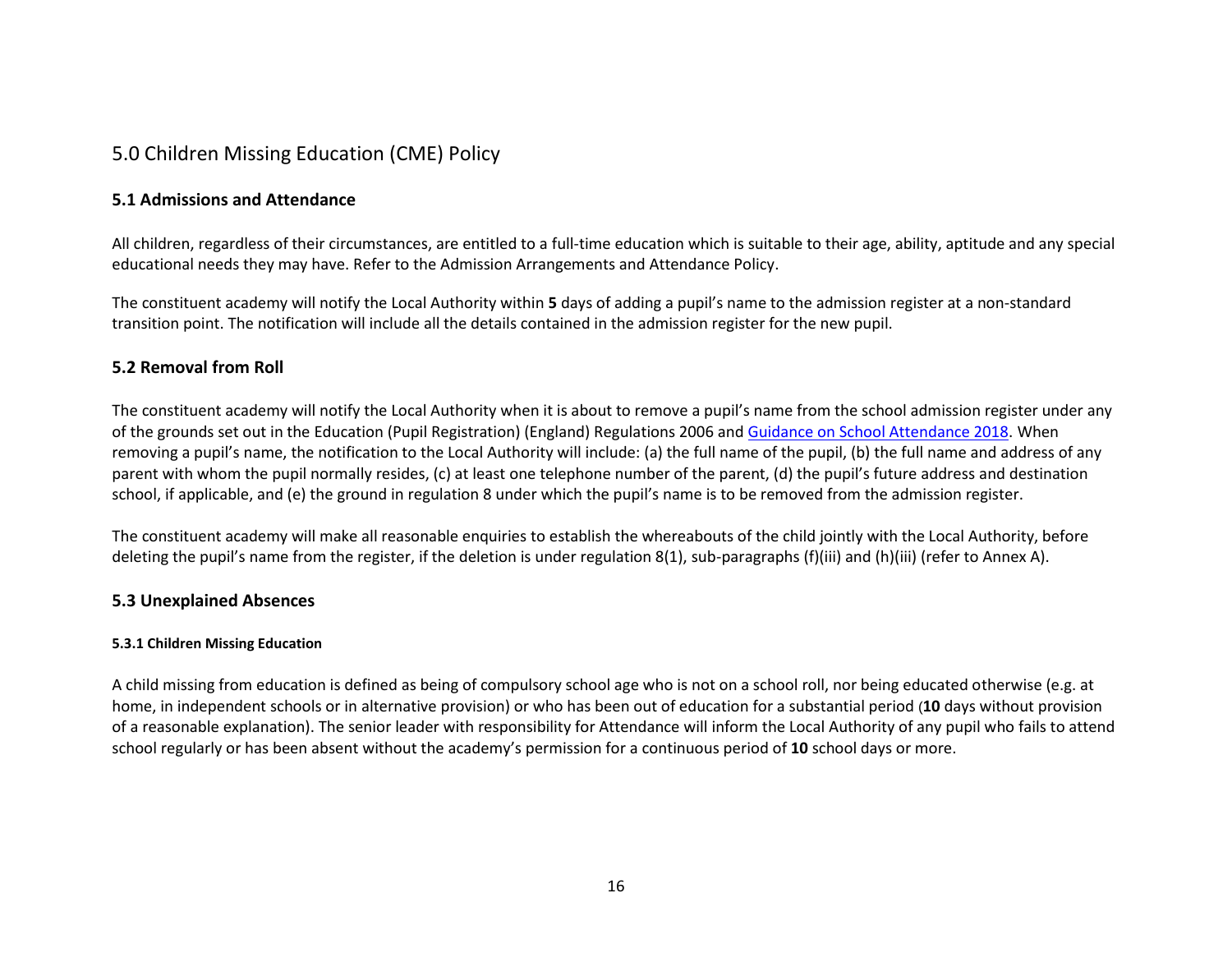Paragraph 18 and 52 of DfE statutory guidance [Children Missing Education](https://www.gov.uk/government/uploads/system/uploads/attachment_data/file/550416/Children_Missing_Education_-_statutory_guidance.pdf) details those groups of pupils at particular risk of going missing from education and actions that should be taken. The Trust will comply with this guidance using templates and contact details as listed in the Local Authority's [CME Policy.](http://www.eastwoodacademy.co.uk/docs/CME%20Policy.pdf) The senior leader, in conjunction with the DSL, will periodically check with the Local Authority regarding the missing child.

The Trust also complies with the regulations regarding Elective Home Education (Regulation 12 of the Education (Pupil Registration) (England) Regulations 2006 as amended 2016) and the [Local Authority Guidance](file:///C:/Users/NHouchen/Downloads/EHE%20Policy%20November%202019.pdf). The constituent academy will notify the Elective Home Education (EHE) Team via secure email t[o ehe@southend.gov.uk](mailto:ehe@southend.gov.uk) providing a copy of the parents written notification to home educate and the date their child came off roll. The constituent academy will also complete a Deregistration Form - <http://www.southendlearningnetwork.co.uk/Services/4834>

### <span id="page-16-0"></span>**5.3.2 Pupils that are Looked After (CLA)**

The attendance of CLA pupils is monitored daily. The constituent academy will ensure that any unexplained absence of a CLA pupil is communicated to the DSL\* and Head of House/Year Head, which may involve a referral to Children's Social Care.

### <span id="page-16-1"></span>**5.3.3 Pupils with a Child Protection Plan (CPP)**

The attendance of pupils with a Child Protection Plan (CCP) is monitored daily. The constituent academy will ensure that any unexplained absence of a CPP is communicated to the DSL\* and Head of House/Year Head, which may involve a referral to Children's Social Care. If the unexplained absence is **2** or more days, it is referred to Children's Social Care.

<span id="page-16-2"></span>\*In this instance communication should be to the DSL and DDSL (using the internal Child Protection e-mail address).

### 6.0 Private Fostering

A private fostering arrangement is one that is made privately (that is to say without the involvement of a Local Authority) for the care of a child under the age of 16 (under 18, if disabled) by someone other than a parent or close relative with the intention that it should last for 28 days or more. Private foster carers may be from the extended family such as a cousin or great aunt. However, a person who is a relative under the Children Act 1989, i.e., a grandparent, brother, sister, uncle or aunt (whether of full blood or half blood or by marriage) or stepparent will not be a private foster carer. A private foster carer may be a friend of the family, the parent of a friend of the child, or someone previously unknown to the child's family who is willing to privately foster a child. Refer to the Local Authority's [One Minute Guide to Private Fostering](http://www.eastwoodacademy.co.uk/docs/Private%20Fostering.pdf)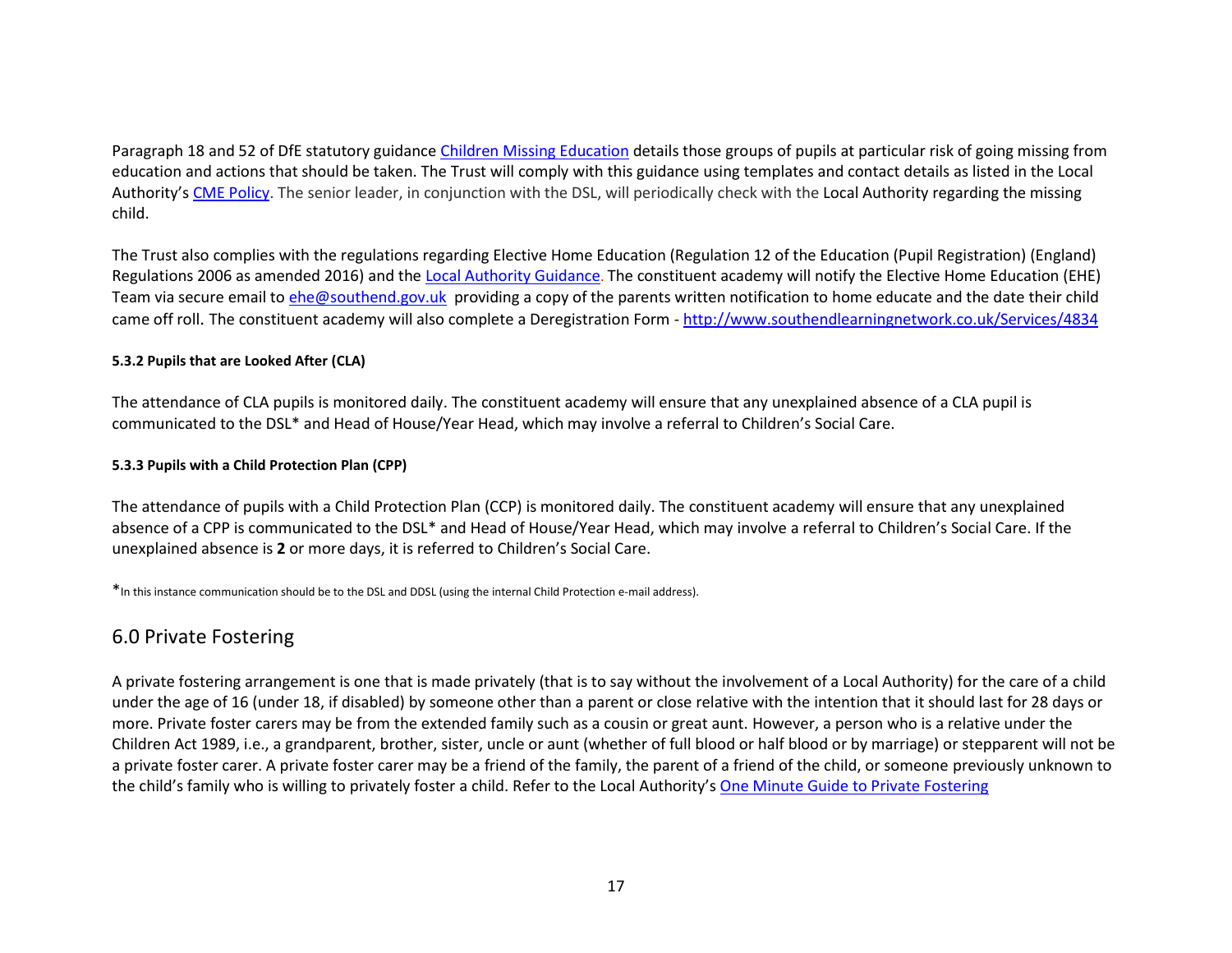As a Trust we must make sure that privately fostered children are properly and safely cared for.

Local Authorities are under a legal duty to ensure the welfare of a privately fostered child is being promoted and safeguarded and are therefore required to undertake assessments of proposed or actual private fostering arrangements. **As such, the constituent academy will always inform the Local Authority when they are notified about such an arrangement or become aware of one.**

### <span id="page-17-0"></span>7.0 Promoting Positive Mental Health and Resilience

Positive mental health is the concern of the whole community and the Trust recognises that schools play a key part in this. The Trust wants to develop the emotional wellbeing and resilience of all pupils and staff, as well as provide specific support for those with additional needs. We understand that there are risk factors which increase someone's vulnerability and protective factors that can promote or strengthen resiliency. The more risk factors present in an individual's life, the more protective factors or supportive interventions are required to counterbalance and promote further growth of resilience.

It is vital that we work in partnership with parents to support the well-being of our pupils. Parents should share any concerns about the well-being of their child with the constituent academy, so appropriate support and interventions can be identified and implemented.

### <span id="page-17-1"></span>8.0 Policy Implementation, Monitoring and Review

Safeguarding training will be delivered to all staff on an annual basis. At the end of the training, staff will have the opportunity to feedback, including suggestions on how the training can be improved and/or how safeguarding arrangements can be improved.

An internal safeguarding audit of each academy will be undertaken on a termly basis by Mr. D. Piercy and the effectiveness of safeguarding will be reported in the Principal's Termly Report to the Local Governing Body. The Trust's Safeguarding Policy will be reviewed on an annual basis.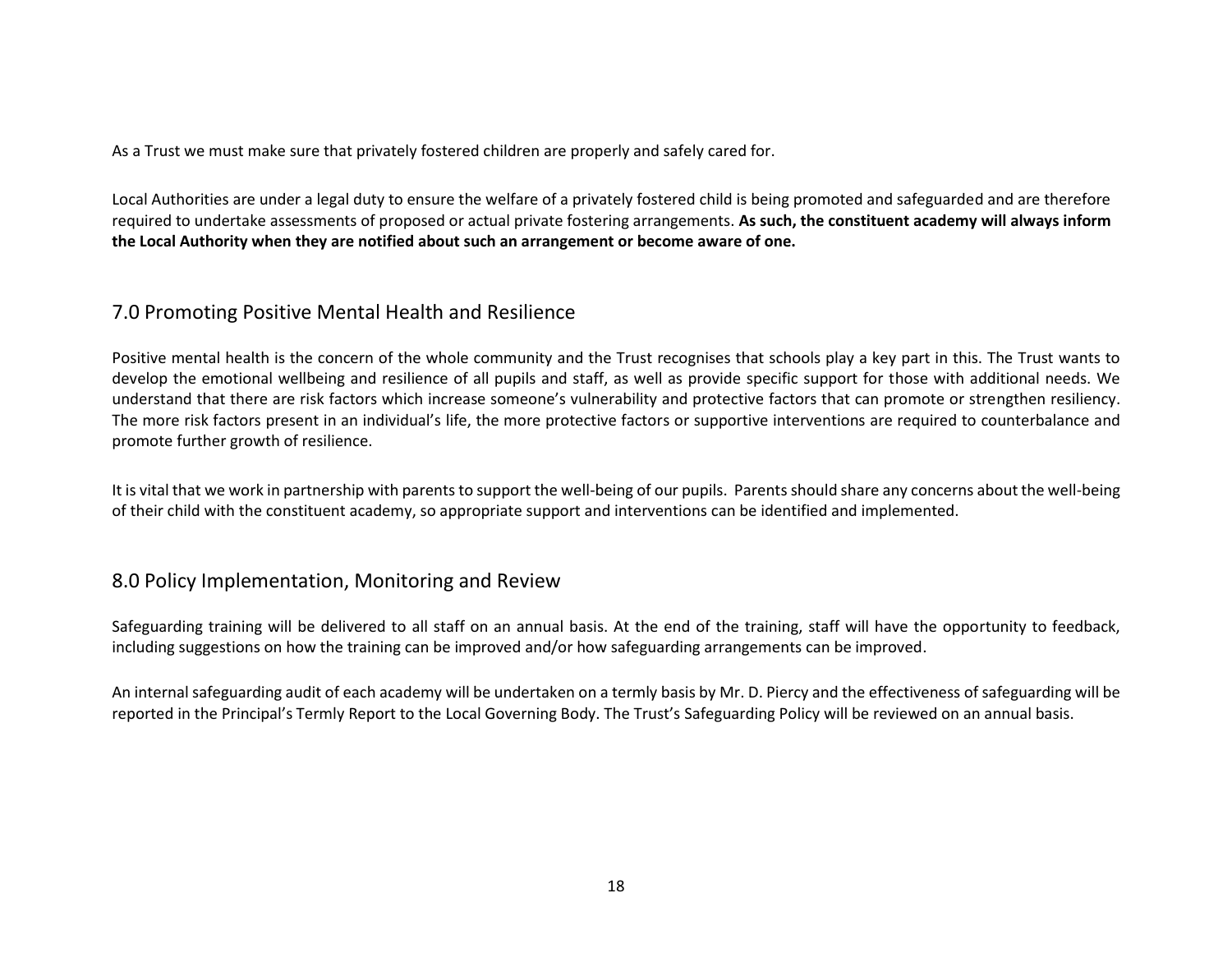### <span id="page-18-0"></span>Appendix A - Role of Designated Safeguarding Lead

The Designated Safeguarding Lead (DSL) should be a member of SLT and will take the lead responsibility for safeguarding and child protection. Deputy Designated Safeguarding Leads (DDSL) should be trained to the same standard. Activities can be delegated but the lead responsibility remains with the DSL.

The DSL is expected to undertake the following:

### **Manage Referrals**

- Refer cases of suspected abuse to Children's Social Care as required.
- Support staff who make referrals to Children's Social Care.
- Refer cases to the Channel programme where there is a radicalisation concern as required.
- Support staff who make referrals to the Channel programme.
- Refer cases where a person is dismissed or left due to risk/harm to a child to the Disclosure and Barring Service (DBS) as required.
- Refer cases where a crime may have been committed to the police as required.

### **Work with Others**

- Act as a source of support, advice and expertise for all staff.
- Act as a point of contact with the safeguarding partners
- Liaise with the Principal to inform him/her of issues, especially ongoing enquiries under section 47 of the Children Act 1989 and police investigations.
- As required, liaise with the 'Case Manager' and the LADO for child protection concerns (all cases which concern a staff member).
- Liaise with staff (especially Heads of House/SLT Links, the School Nurses, SENCO IT Technicians and Mental Health Leads) on matters of safeguarding and when deciding whether to make a referral by liaising with relevant agencies so that children's needs are considered holistically.
- Liaise with the Senior Mental Health Lead and, where available, the Mental Health Support Team, where safeguarding concerns are linked to mental health.
- Promote supportive engagement with parents and/or carers in safeguarding and promoting the welfare of children, including where families may be facing challenging circumstances.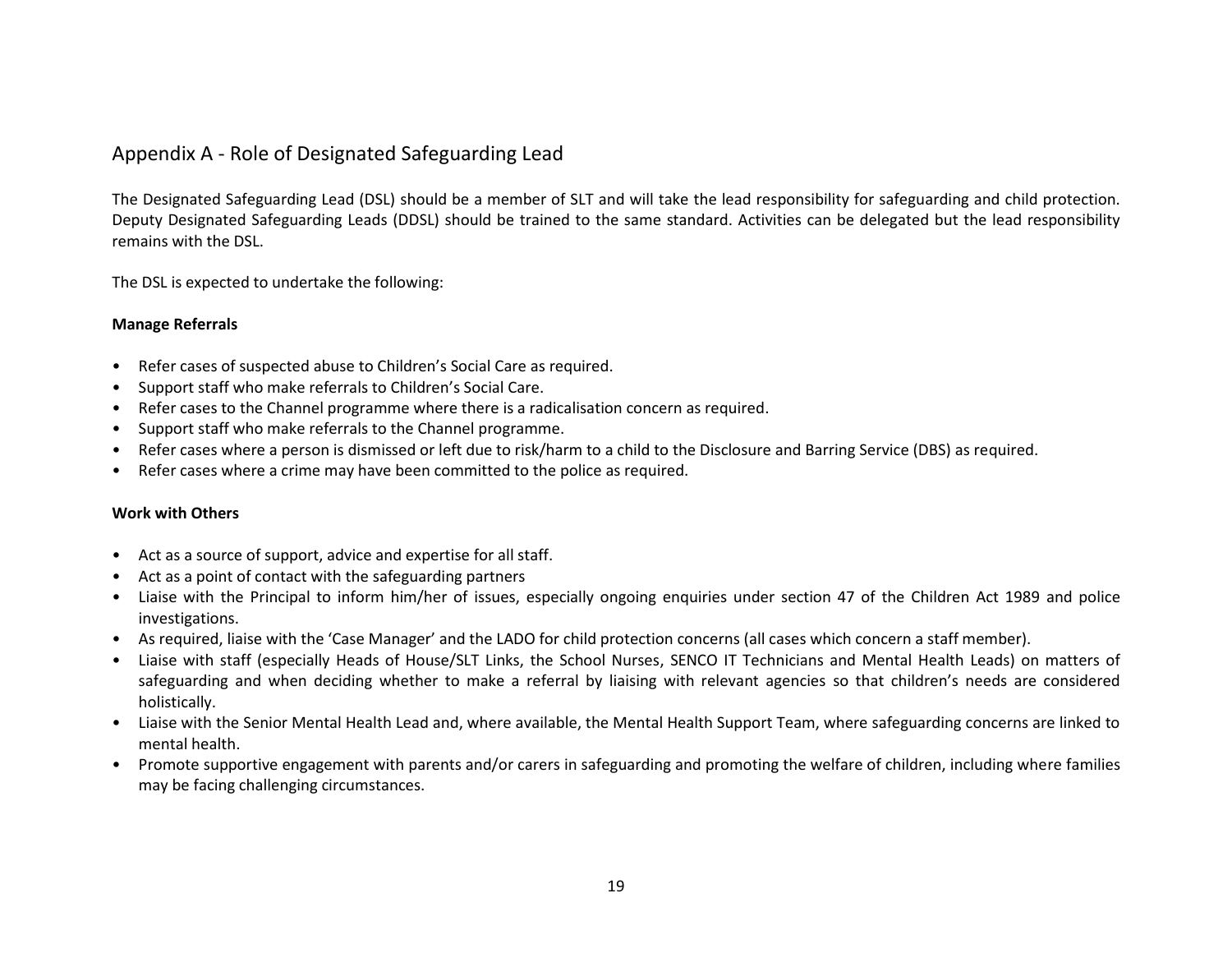- Work with the Principal and relevant strategic leads, taking lead responsibility for promoting educational outcomes by knowing the welfare, safeguarding and child protection issues that children in need are experiencing, or have experienced, and identifying the impact that these issues might be having on children's attendance, engagement and achievement at school.
- Ensure that the academy knows who its cohort of children who have or have had a social worker are, understanding their academic progress and attainment, and maintaining a culture of high aspirations for this cohort.
- Support teaching staff to provide additional academic support or reasonable adjustments to help children who have or have had a social worker reach their potential, recognising that even when statutory social care intervention has ended, there is still a lasting impact on children's educational outcome.

### **Be Available**

- During term time, be available during school hours.
- During non-term time and outside of school hours, be available following agreed adequate and appropriate arrangements.

### **Undertake Training**

- Undertake DSL, Prevent and appropriate online safety training, which should be updated at least every two years.
- Refresh their knowledge and skills through e-bulletins, meeting other DSL, or simply taking time to read and digest safeguarding developments at regular intervals, as required, but at least annually, to allow them to understand and keep up with any developments relevant to their role so they understand the assessment process for providing early help and intervention.
- Understand the assessment process for providing early help and statutory intervention, including local criteria for action and local authority children's social care referral arrangements.
- Understand the lasting impact that adversity and trauma can have, including on children's behaviour, mental health and wellbeing, and what is needed in responding to this in promoting educational outcomes.
- Have a working knowledge of how local authorities conduct a CPC and be able to attend and contribute to these effectively when required to do so.
- Respond to and implement any learning fro[m Serious Case Reviews and Partnership Learning Reviews.](https://learning.nspcc.org.uk/case-reviews/learning-from-case-review-briefings/)
- Ensure each member of staff has access to and understands the Trust's Safeguarding Policy.
- Be alert to the specific needs of children in need, those with SEND and young carers.
- Keep detailed, accurate, secure written records of concerns and referrals.
- Understand the importance of information sharing, both within the academy, and with the safeguarding partners, other agencies, organisations and practitioners, and relevant data protection legislation and regulations, especially the Data Protection Act 2018.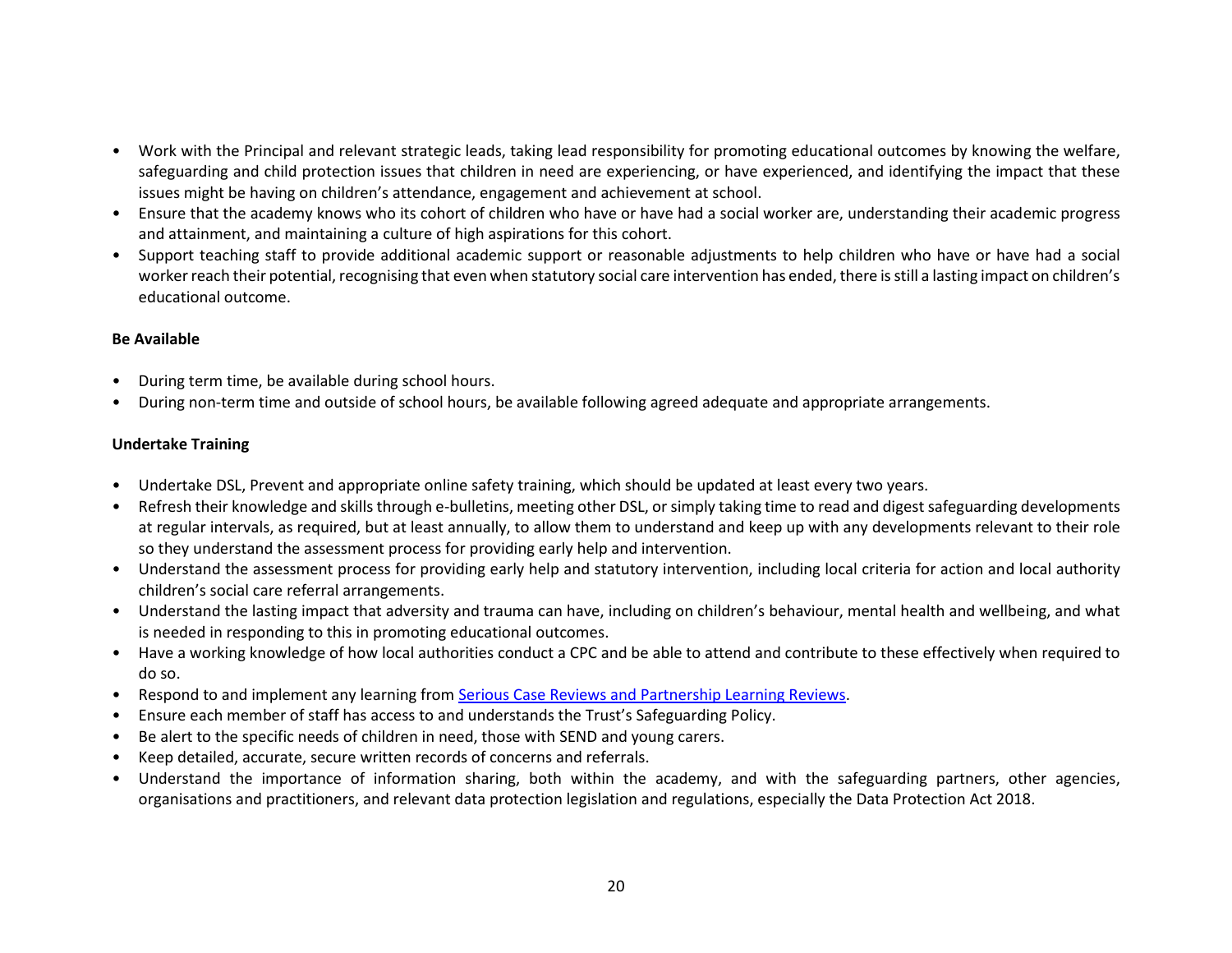- Understand the unique risks associated with online safety and have the relevant knowledge and up to date capability required to help keep children safe whilst they are online.
- Understand and support the academy with regards to the requirement of the Prevent Duty and provide advice and support to staff on protecting children from the risk of radicalisation.
- Recognise the additional risks that children with SEN and disabilities (SEND) face online, for example, from online bullying, grooming and radicalisation and are confident they have the capability to support SEND children to stay safe online.
- Encourage a culture of listening to children and taking account of their wishes and feelings, among all staff, in any measures the academy may put in place to protect them.
- Understand the difficulties that children may have in approaching staff about their circumstances and consider how to build trusted relationships which facilitate communication.

### **Raise Awareness**

- Ensure the Trust's Safeguarding Policy is known, understood and used appropriately.
- Ensure the Trust's Policy is reviewed annually (as a minimum) and the procedures and implementation are updated and reviewed regularly, and work with governing bodies regarding this.
- Ensure the Safeguarding Policy is available publicly and parents are aware of the fact that referrals about suspected abuse or neglect may be made and the role of the academy in this.
- Link with the three safeguarding partners to make sure staff are aware of any training opportunities and the latest local policies on local safeguarding arrangements.

### **Supervision**

• Supervision is an accountable process which supports, assures and develops the knowledge, skills and values of the DSL. The DSL will meet, on a weekly basis, with the Trust's Strategic Lead for Safeguarding. The purpose is to improve the quality of their work via professional discussion and reflection.

### **Child Protection File**

- Records should include: a clear and comprehensive summary of the concern; details of how the concern was followed up and resolved; and a note of any action taken, decisions reached and the outcome.
- Ensure all child protection records are stored securely, confidentially and retained for 35 years after the last entry.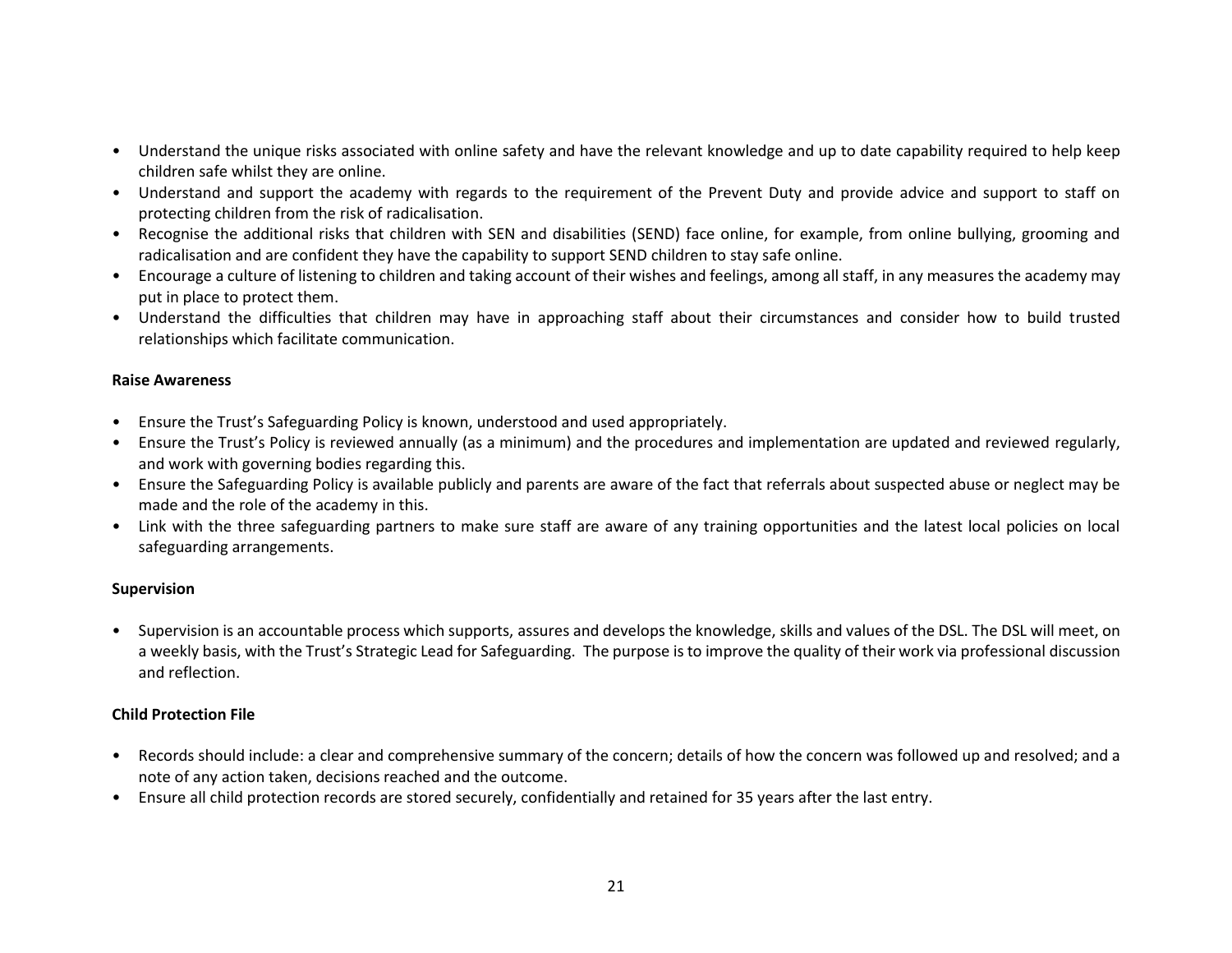- Where children leave the academy ensure their child protection file is transferred to the new school or college as soon as possible, transferred to the new school or college as soon as possible, and within 5 days for an in-year transfer or within the first 5 days of the start of a new term. This should be transferred separately from the main pupil file, ensuring secure transit and confirmation of receipt should be obtained. Receiving schools and colleges should ensure key staff such as designated safeguarding leads and SENCOs or the named person with oversight for SEND in colleges, are aware as required.
- Lack of information about their circumstances can impact on the child's safety, welfare and educational outcomes. In addition to the child protection file, the designated safeguarding lead should also consider if it would be appropriate to share any additional information with the new school or college in advance of a child leaving to help them put in place the right support to safeguard this child and to help the child thrive in the school or college e.g. information that would allow the new school or college to continue supporting children who have had a social worker and been victims of abuse and have that support in place for when the child arrives.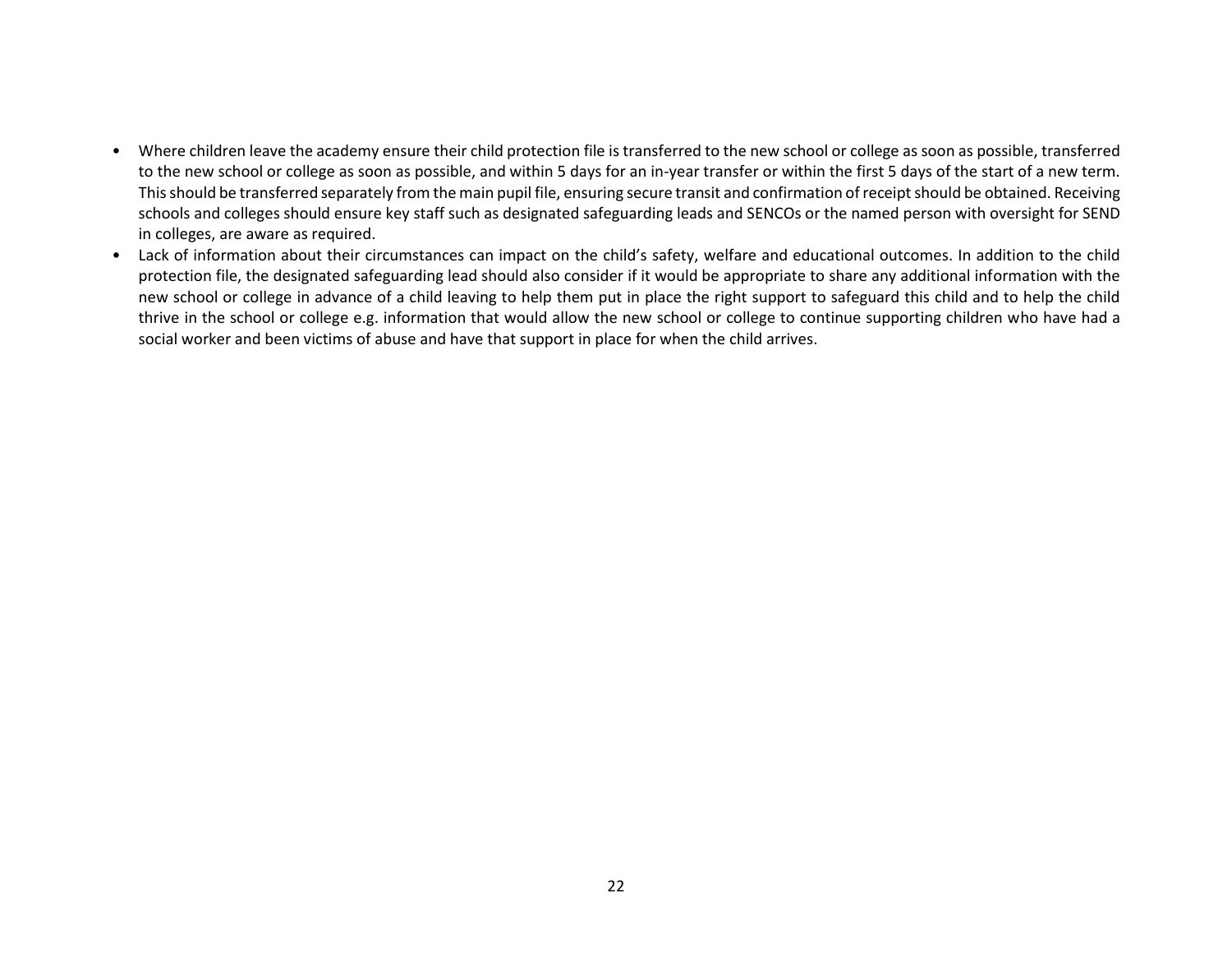## <span id="page-22-0"></span>Appendix B – Abuse

| <b>Type</b> | <b>Description</b>                                             | <b>Possible Signs</b>                                              |
|-------------|----------------------------------------------------------------|--------------------------------------------------------------------|
|             | The persistent failure to meet a child's basic physical and/or | Constant hunger.                                                   |
|             | psychological needs, likely to result in the serious           | Poor personal hygiene.                                             |
|             | impairment of the child's health or development. Neglect       | Constant tiredness.                                                |
|             | may occur during pregnancy, for example, as a result of        | Poor state of clothing.                                            |
|             | maternal substance abuse. Once a child is born, neglect may    | Emaciation.                                                        |
|             | involve a parent or carer failing to: provide adequate food,   | Frequent lateness/non-attendance at school.                        |
| Neglect     | clothing and shelter (including exclusion from home or         | Untreated medical problems.                                        |
|             | abandonment); protect a child from physical and emotional      | Low self-esteem.                                                   |
|             | harm or danger; ensure adequate supervision (including the     | Neurotic behaviour e.g. rocking                                    |
|             | use of inadequate care-givers); or ensure access to            | No social relationships.                                           |
|             | appropriate medical care or treatment. It may also include     | Compulsive stealing.                                               |
|             | neglect of, or unresponsiveness to, a child's basic emotional  | Scavenging for food and clothes.                                   |
|             | needs.                                                         |                                                                    |
|             |                                                                |                                                                    |
|             | A form of abuse which may involve hitting, shaking,            | Unexplained injuries or burns, particularly if they are recurrent. |
|             | throwing, poisoning, burning or scalding, drowning,            | Improbable excuses given to explain injuries.                      |
|             | suffocating or otherwise causing physical harm to a child.     | Refusal to discuss injuries.                                       |
|             | Physical harm may also be caused when a parent or carer        | Untreated injuries.                                                |
|             | fabricates the symptoms of, or deliberately induces, illness   | Admission of punishment which appears excessive.                   |
|             | in a child.                                                    | Fear of parents being contacted.                                   |
| Physical    |                                                                | Bald patches.                                                      |
| Abuse       |                                                                | Withdrawal from physical contact.                                  |
|             |                                                                | Arms and legs kept covered in hot weather.                         |
|             |                                                                | Fear of returning home.                                            |
|             |                                                                | Fear of medical help.                                              |
|             |                                                                | Self-destructive tendencies.                                       |
|             |                                                                | Aggression towards others.                                         |
|             |                                                                | Chronic running away.                                              |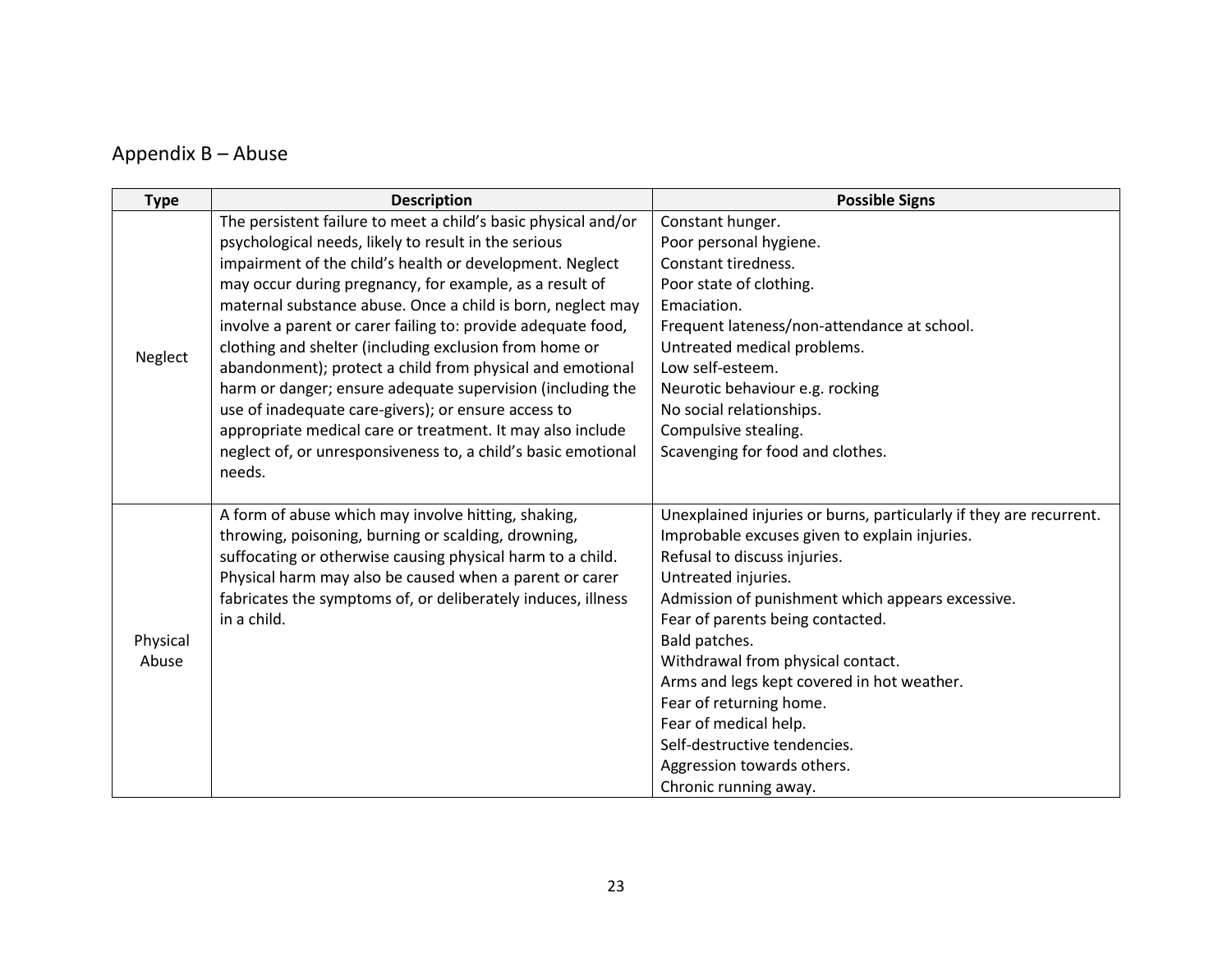| <b>Type</b> | <b>Description</b>                                                           | <b>Possible Signs</b>                                                    |
|-------------|------------------------------------------------------------------------------|--------------------------------------------------------------------------|
|             | Involves forcing or enticing a child or young person to take                 | Be chronically depressed.                                                |
|             | part in sexual activities, not necessarily involving a high level            | Be suicidal.                                                             |
|             | of violence, whether or not the child is aware of what is                    | Use drugs or drink to the excess.                                        |
|             | happening. The activities may involve physical contact,                      | Self-mutilate, show self-hatred.                                         |
|             | including assault by penetration (for example rape or oral                   | Have unexplained pregnancies.                                            |
|             | sex) or non-penetrative acts such as masturbation, kissing,                  | Experience memory loss.                                                  |
|             | rubbing and touching outside of clothing. They may also                      | Become anorexic or bulimic.                                              |
|             | include non-contact activities, such as involving children in                | Run away frequently.                                                     |
|             | looking at, or in the production of, sexual images, watching                 | Be inappropriately seductive.                                            |
|             | sexual activities, encouraging children to behave in sexually                | Be fearful about certain people like relatives or friends.               |
|             | inappropriate ways, or grooming a child in preparation for                   | Assume the role of parents in the house to such an extent that           |
|             | abuse (including via the internet). Sexual abuse is not solely               | they do all the cooking, cleaning, child-minding and are taking          |
|             | perpetrated by adult males. Women can also commit acts of                    | care of everyone's needs except their own.                               |
|             | sexual abuse, as can other children. The sexual abuse of                     | Not be allowed to go out on dates or have friends round.                 |
| Sexual      | children by other children is a specific safeguarding issue in<br>education. | Have soreness/bleeding in the genital or anal areas or in the<br>throat. |
| Abuse       |                                                                              | Find excuses not to go home or to a particular place.                    |
|             |                                                                              | Have a recurring nightmare/be afraid of the dark.                        |
|             |                                                                              | Be unable to concentrate i.e. seem to be in a world of their own.        |
|             |                                                                              | Have a "friend who has a problem" and then tell you about the            |
|             |                                                                              | abuse of a friend.                                                       |
|             |                                                                              | Have chronic ailments such as stomach pains and headaches.               |
|             |                                                                              | Sexually abuse a child, sibling or friend.                               |
|             |                                                                              | Exhibit a sudden change in school/work habits.                           |
|             |                                                                              | Be withdrawn, isolated, or excessively worried.                          |
|             |                                                                              | Have outbursts of anger or irritability.                                 |
|             |                                                                              | Be fearful of undressing for P.E.                                        |
|             |                                                                              | Have unexplained sums of money.                                          |
|             |                                                                              | Act in a sexually inappropriate way towards adults.                      |
|             |                                                                              |                                                                          |
|             |                                                                              |                                                                          |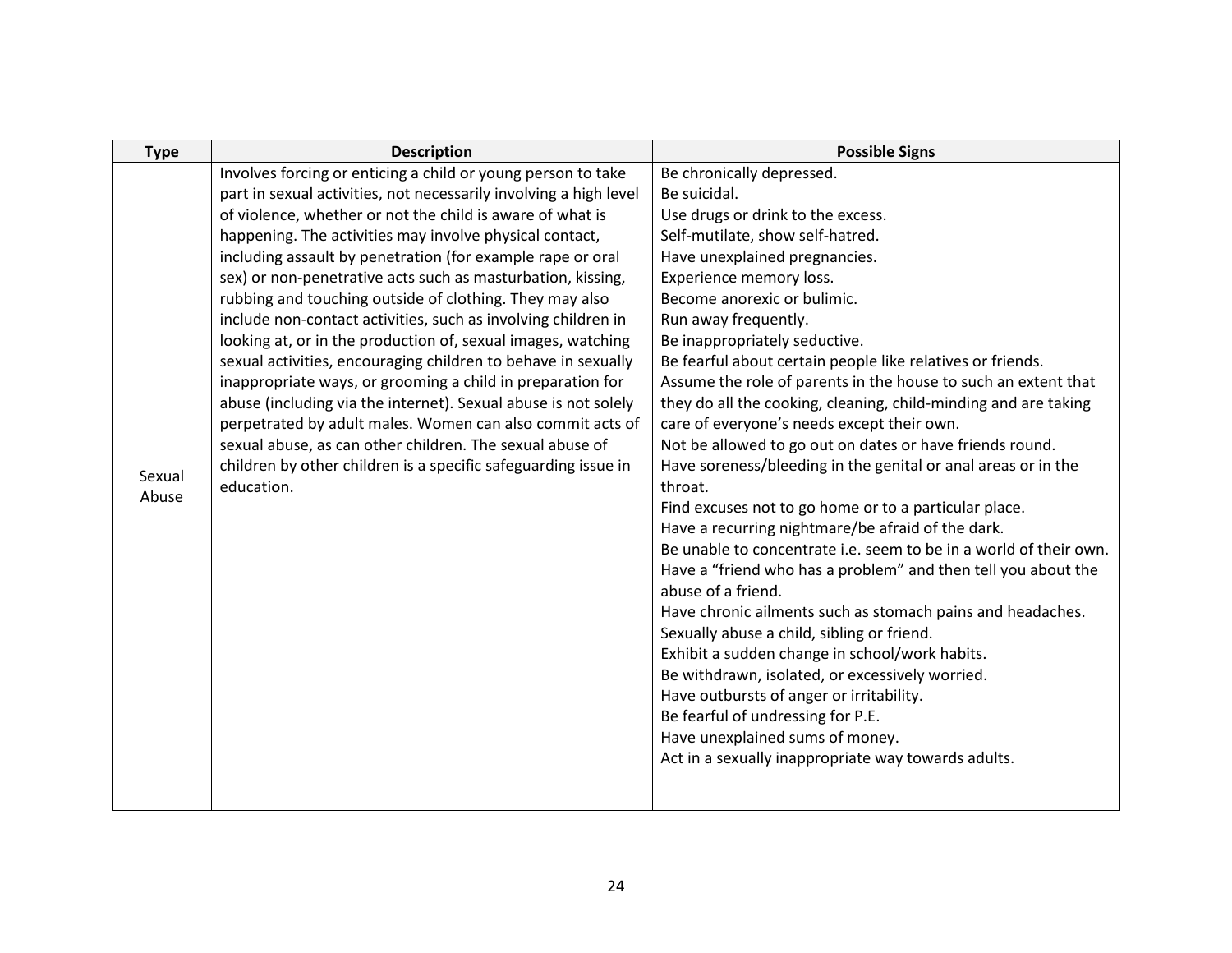| <b>Type</b> | <b>Description</b>                                             | <b>Possible Signs</b>                                            |
|-------------|----------------------------------------------------------------|------------------------------------------------------------------|
|             | The persistent emotional maltreatment of a child such as to    | Physical, mental and emotional development lags.                 |
|             | cause severe and adverse effects on the child's emotional      | Admission of punishment which appears excessive.                 |
|             | development. It may involve conveying to a child that they     | Over-reaction to mistakes.                                       |
|             | are worthless or unloved, inadequate, or valued only insofar   | Inappropriate emotional responses to painful situations.         |
|             | as they meet the needs of another person. It may include       | Neurotic behaviour (e.g. rocking; hair twisting; thumb-sucking). |
|             | not giving the child opportunities to express their views,     | Self-mutilation.                                                 |
|             | deliberately silencing them or 'making fun' of what they say   | Fear of parents being contacted.                                 |
|             | or how they communicate. It may feature age or                 | Extremes of passivity or aggression.                             |
| Emotional   | developmentally inappropriate expectations being imposed       | Drug/solvent abuse.                                              |
| Abuse       | on children. These may include interactions that are beyond    | Chronic running away.                                            |
|             | a child's developmental capability as well as overprotection   | Compulsive stealing.                                             |
|             | and limitation of exploration and learning or preventing the   | Scavenging for food and clothes.                                 |
|             | child from participating in normal social interaction. It may  |                                                                  |
|             | involve seeing or hearing the ill-treatment of another. It may |                                                                  |
|             | involve serious bullying (including cyberbullying), causing    |                                                                  |
|             | children frequently to feel frightened or in danger, or the    |                                                                  |
|             | exploitation or corruption of children. Some level of          |                                                                  |
|             | emotional abuse is involved in all types of maltreatment of a  |                                                                  |
|             | child, although it may occur alone.                            |                                                                  |
|             | Domestic abuse is any incident or pattern of incidents of      | Refer to the signs in Appendix B, H and I.                       |
|             | controlling, coercive, threatening behaviour, violence or      |                                                                  |
|             | abuse between those aged 16 or over who are, or have           | https://www.nspcc.org.uk/what-is-child-abuse/types-of-           |
|             | been, intimate partners or family members regardless of        | abuse/domestic-abuse/                                            |
| Domestic    | gender or sexuality. The abuse can encompass but is not        |                                                                  |
| Abuse       | limited to psychological; physical; sexual; financial; and     | http://www.refuge.org.uk/get-help-now/support-for-               |
|             | emotional.                                                     | women/what-about-my-children/                                    |
|             | Children and young people can be victims of domestic abuse     |                                                                  |
|             | both in the context of their home life where domestic abuse    | http://www.safelives.org.uk/knowledge-                           |
|             | occurs between parents or carers, but also within their own    | hub/spotlights/spotlight-3-young-people-and-domestic-abuse       |
|             | intimate personal relationships.                               |                                                                  |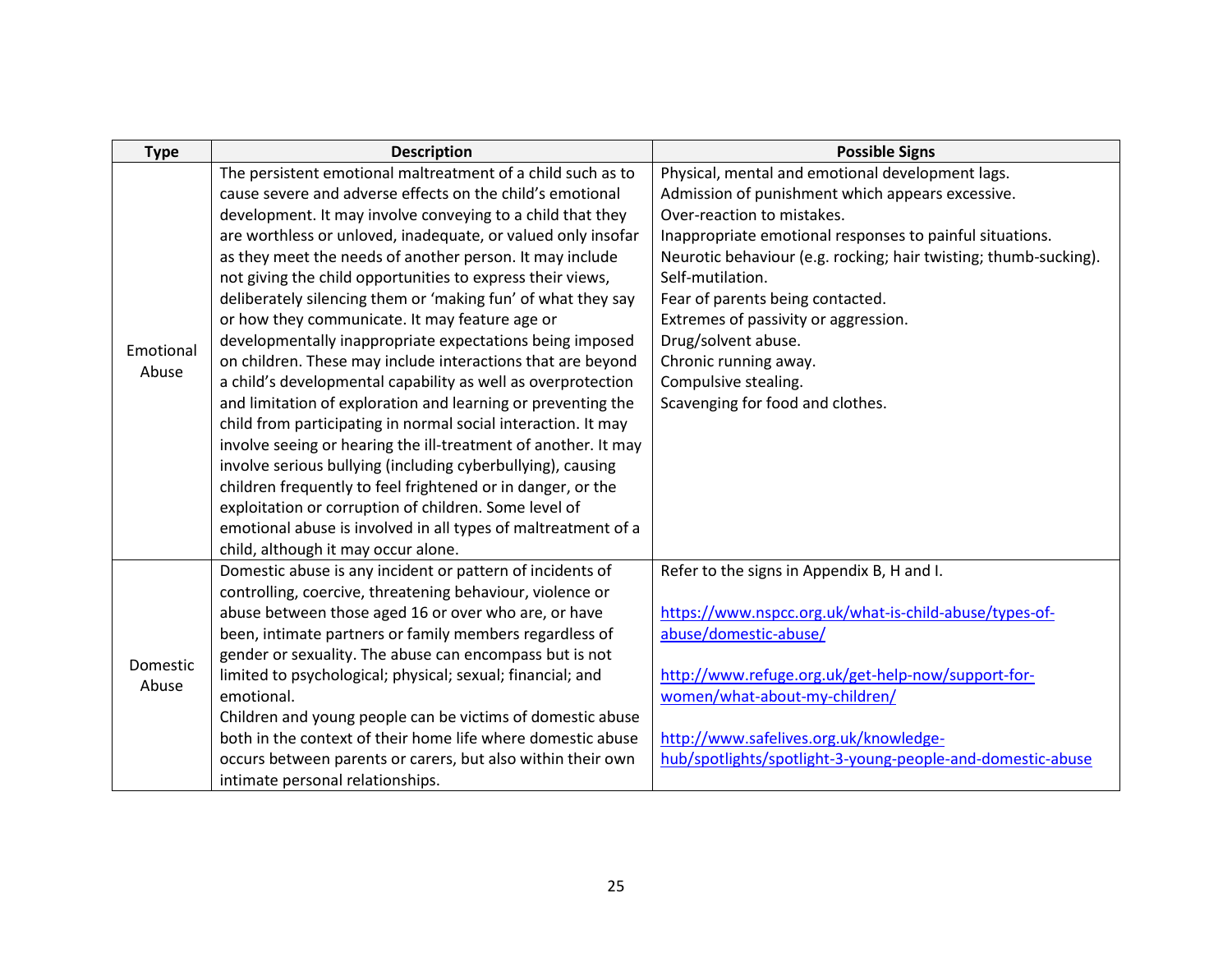# <span id="page-25-0"></span>Appendix C – Child Sexual Exploitation (CSE)

| <b>Type</b>  | <b>Description</b>                                            | <b>Possible Signs</b>                                           |
|--------------|---------------------------------------------------------------|-----------------------------------------------------------------|
|              | Child sexual exploitation is a form of child sexual           | Underage sexual activity.                                       |
|              | abuse. It occurs where an individual or group takes           | Inappropriate sexual or sexualised behaviour.                   |
|              | advantage of an imbalance of power to coerce,                 | Sexually risky behaviour, 'swapping' sex.                       |
|              | manipulate or deceive a child or young person                 | Repeated sexually transmitted infections.                       |
|              | under the age of 18 into sexual activity (a) in               | In girls, repeated pregnancies, abortions, miscarriages.        |
|              | exchange for something the victim needs or wants,             | Receiving unexplained gifts or gifts from unknown sources.      |
|              | and/or (b) for the financial advantage or increased           | Having multiple mobile phones and worrying about losing         |
|              | status of the perpetrator or facilitator. The victim          | contact via mobile.                                             |
|              | may have been sexually exploited even if the sexual           | Having unaffordable new things (clothes, mobile) or expensive   |
|              | activity appears consensual. Child sexual                     | habits (alcohol, drugs).                                        |
|              | exploitation does not always involve physical                 | Changes in the way they dress.                                  |
|              | contact: it can also occur through the use of                 | Going to hotels or other unusual locations to meet friends.     |
| Child        | technology.                                                   | Seen at known places of concern.                                |
| Sexual       |                                                               | Moving around the country, appearing in new towns or cities,    |
| Exploitation | Like all forms of child sex abuse, child sexual exploitation: | not knowing where they are.                                     |
|              |                                                               | Getting in/out of different cars driven by unknown adults.      |
|              | Can affect any child or young person (male or female) under   | Having older boyfriends or girlfriends.                         |
|              | the age of 18 years, including 16- and 17-year olds who can   | Contact with known perpetrators.                                |
|              | legally consent to have sex.                                  | Involved in abusive relationships, intimidated and fearful of   |
|              |                                                               | certain people or situations.                                   |
|              | Can still be abuse even if the sexual activity appears        | Hanging out with groups of older people, or anti-social groups, |
|              | consensual.                                                   | or with other vulnerable peers.                                 |
|              |                                                               | Associating with other young people involved in sexual          |
|              | Can include both contact (penetrative and non-penetrative     | exploitation.                                                   |
|              | acts) and non-contact sexual activity.                        | Recruiting other young people to exploitative situations.       |
|              | Can take place in person or via technology, or a combination  | Truancy, exclusion, disengagement with school, opting out of    |
|              | of both.                                                      | education altogether.                                           |
|              |                                                               |                                                                 |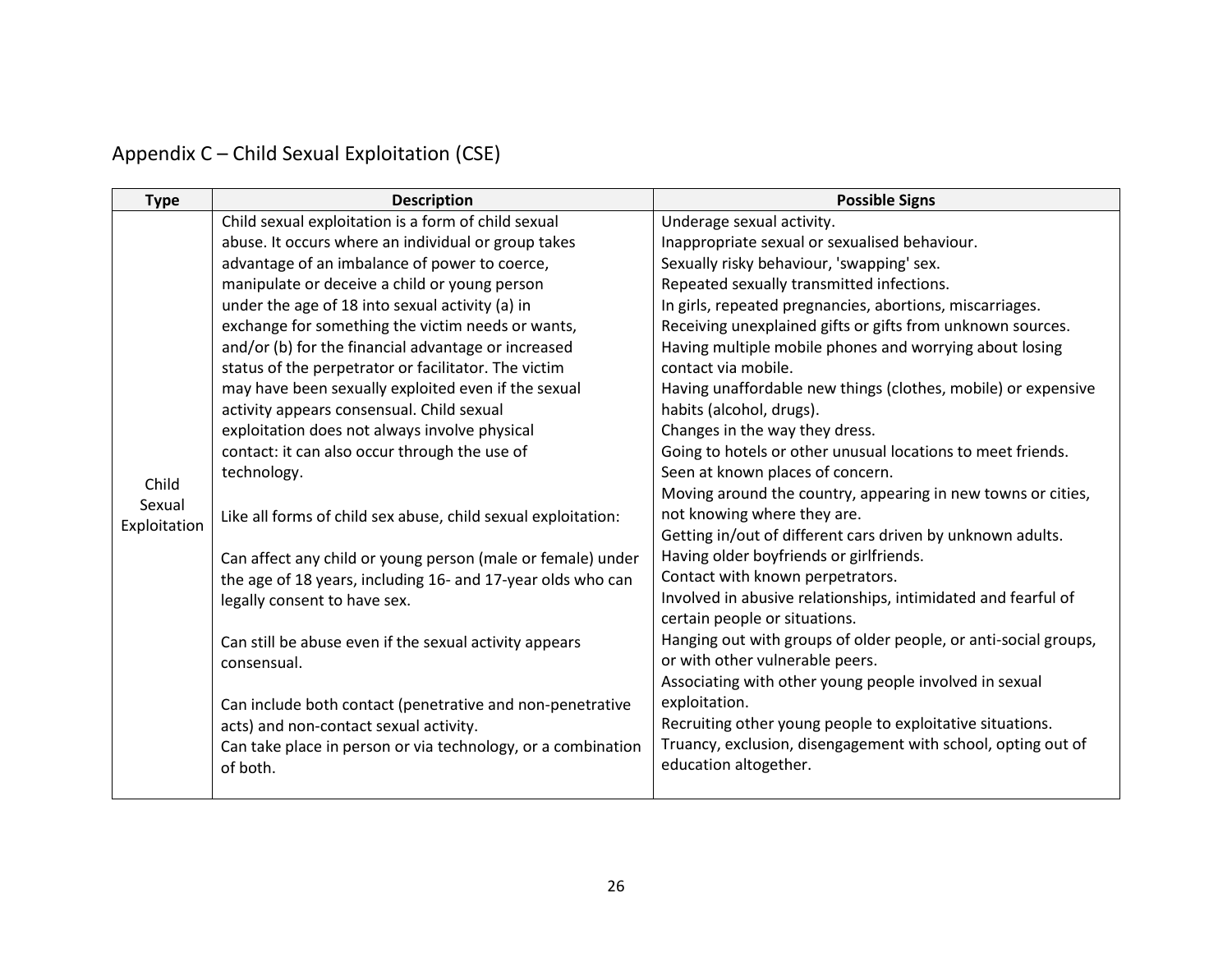| Can involve force and/or enticement-based methods of<br>compliance and may, or may not, be accompanied by               |  |
|-------------------------------------------------------------------------------------------------------------------------|--|
| violence or threats of violence.                                                                                        |  |
| May occur without the child or young person's immediate                                                                 |  |
| knowledge (e.g. through others copying videos or images<br>they have created and posted on social media).               |  |
|                                                                                                                         |  |
| Can be perpetrated by individuals or groups, males or<br>females, and children or adults. The abuse can be a one-off    |  |
| occurrence or a series of incidents over time and range from                                                            |  |
| opportunistic to complex organised abuse.                                                                               |  |
| Is typified by some form of power imbalance in favour of                                                                |  |
| those perpetrating the abuse. Whilst age may be the most<br>obvious, this power imbalance can also be due to a range of |  |
| other factors including gender, sexual identity, cognitive                                                              |  |
| ability, physical strength, status, and access to economic or<br>other resources.                                       |  |
|                                                                                                                         |  |
| https://www.gov.uk/government/publications/child-sexual-<br>exploitation-definition-and-guide-for-practitioners         |  |
|                                                                                                                         |  |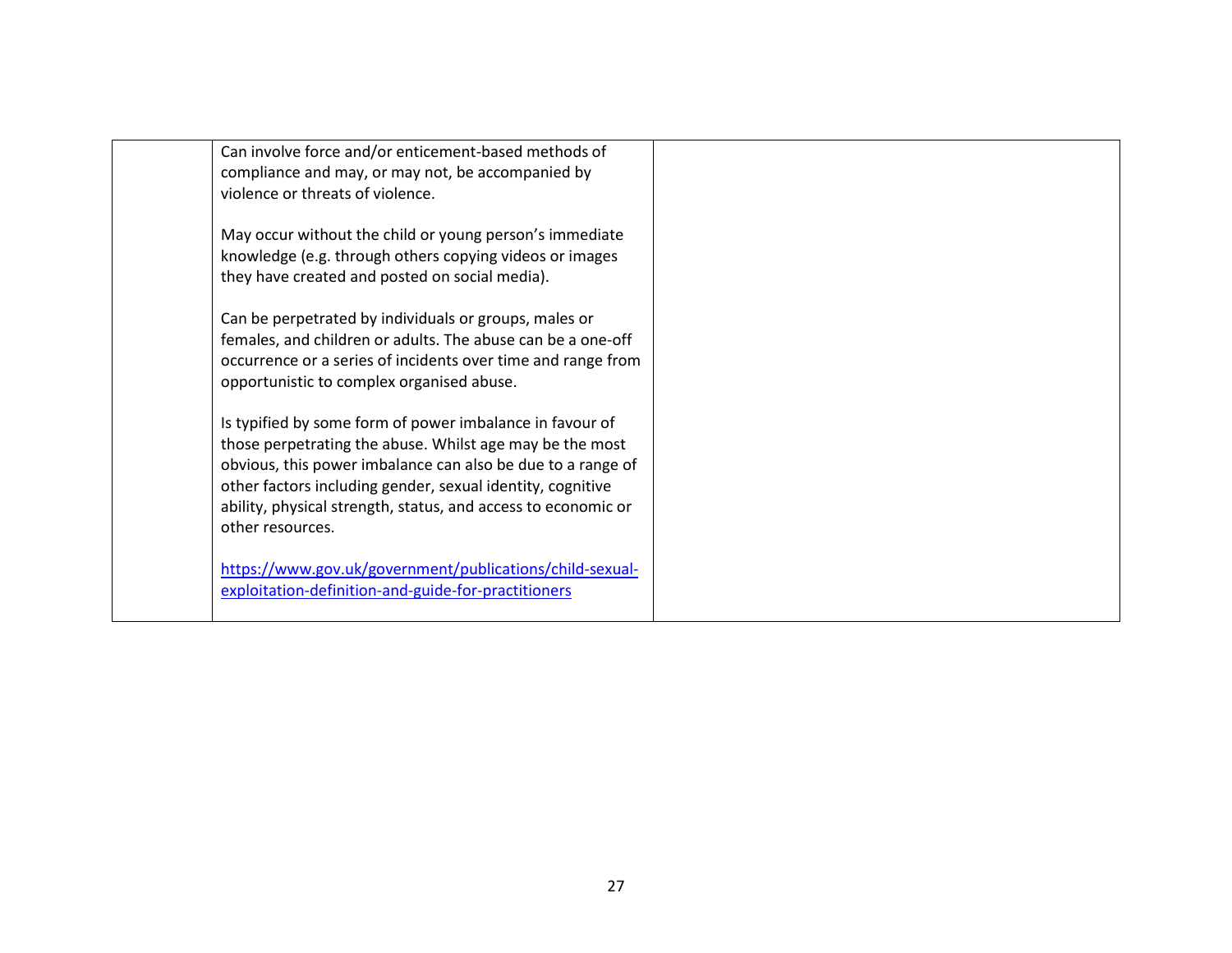# <span id="page-27-0"></span>Appendix D – Child Criminal Exploitation (CCE)

| <b>Type</b>  | <b>Description</b>                                             | <b>Possible Signs</b>                                               |
|--------------|----------------------------------------------------------------|---------------------------------------------------------------------|
|              | Child Criminal Exploitation (CCE) is a form of child           | Unexplained gifts or new possessions.                               |
|              | abuse. It occurs where an individual or group takes            | Hanging out with groups of older people, or anti-social groups,     |
|              | advantage of an imbalance of power to coerce,                  | or with other vulnerable peers.                                     |
|              | manipulate or deceive a child or young person into             | Associating with other young people involved in criminal            |
|              | criminal activity.                                             | exploitation.                                                       |
|              |                                                                | Changes in emotional well-being.                                    |
|              | Whilst age may be the most obvious, this power imbalance       | Misusing drugs and alcohol.                                         |
|              | can also be due to a range of other factors including gender,  | Truancy, missing school regularly, exclusion, disengagement         |
|              | sexual identity, cognitive ability, physical strength, status, | with school, opting out of education altogether.                    |
|              | and access to economic or other resources.                     | 'Missing episodes' (both from home and school), when the            |
|              |                                                                | victim may have been trafficked for the purpose of transporting     |
| Child        | In some cases, the abuse will be in exchange for something     | drugs - Home Office Guidance - County Lines                         |
| Criminal     | the victim needs or wants and/or will be to the financial      | Exposed to techniques such as 'plugging', where drugs are           |
| Exploitation | benefit or other advantage (such as increased status) of the   | concealed internally to avoid detection.                            |
| (CCE) and    | perpetrator or facilitator.                                    | Found in accommodation that they have no connection with,           |
| County       |                                                                | often called a 'trap house or cuckooing' or hotel room where        |
| Lines        | The abuse can be a one-off occurrence or a series of           | there is drug activity.                                             |
|              | incidents over time and range from opportunistic to complex    |                                                                     |
|              | organised abuse. It can involve force and/or enticement-       | It is important to note that the experience of girls who are        |
|              | based methods of compliance and may, or may not, be            | criminally exploited can be very different to that of boys. The     |
|              | accompanied by violence or threats of violence.                | indicators may not be the same, however professionals should        |
|              |                                                                | be aware that girls are at risk of criminal exploitation too. It is |
|              | Victims can be exploited even when activity appears            | also important to note that both boys and girls being criminally    |
|              | consensual and it should be noted exploitation as well as      | exploited may be at higher risk of sexual exploitation.             |
|              | being physical can be facilitated and/or take place online.    |                                                                     |
|              |                                                                |                                                                     |
|              | Some specific forms of CCE can include children being forced   |                                                                     |
|              | or manipulated into transporting drugs or money through        |                                                                     |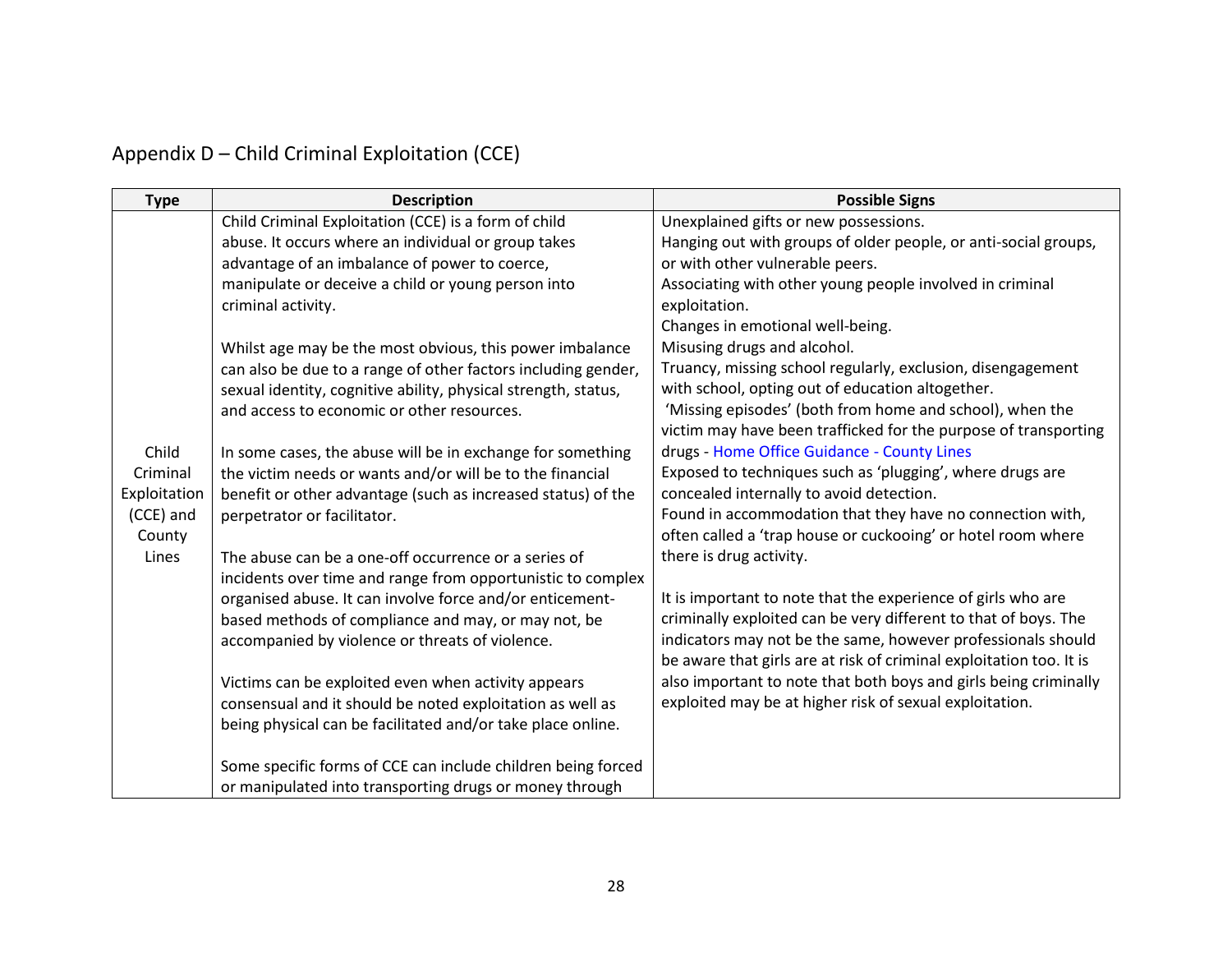| County Lines, working in cannabis factories, shopliftinging,   |  |
|----------------------------------------------------------------|--|
| pickpocketing or become a victim of modern slavery. They       |  |
| can also be forced or manipulated into committing vehicle      |  |
| crime or threatening/committing serious violence to others.    |  |
|                                                                |  |
| 'County Lines' is a term used to describe gangs and            |  |
| organised criminal networks involved in exporting illegal      |  |
| drugs (primarily crack cocaine and heroin) into one or more    |  |
| importing areas (within the UK), using dedicated mobile        |  |
| phone lines or other form of "deal line".                      |  |
|                                                                |  |
| Exploitation is an integral part of the County Lines offending |  |
| model with children and vulnerable adults exploited to         |  |
| move (and store) drugs and money. Offenders will often use     |  |
| coercion, intimidation, violence (including sexual violence)   |  |
| and weapons to ensure compliance of victims.                   |  |
|                                                                |  |
| Children can be targeted and recruited into County Lines in a  |  |
| number of locations including schools, FE and HE               |  |
| institutions, pupil referral units, special educational needs  |  |
| schools, children's homes and care homes.                      |  |
|                                                                |  |
| Children are often recruited to move drugs and money           |  |
| between locations and are known to be exposed to               |  |
| techniques such as 'plugging', where drugs are concealed       |  |
| internally to avoid detection.                                 |  |
| Children can easily become trapped by this type of             |  |
| exploitation as County Lines gangs create drug debts and       |  |
| can threaten serious violence and kidnap towards victims       |  |
| (and their families) if they attempt to leave the County Lines |  |
| network.                                                       |  |
|                                                                |  |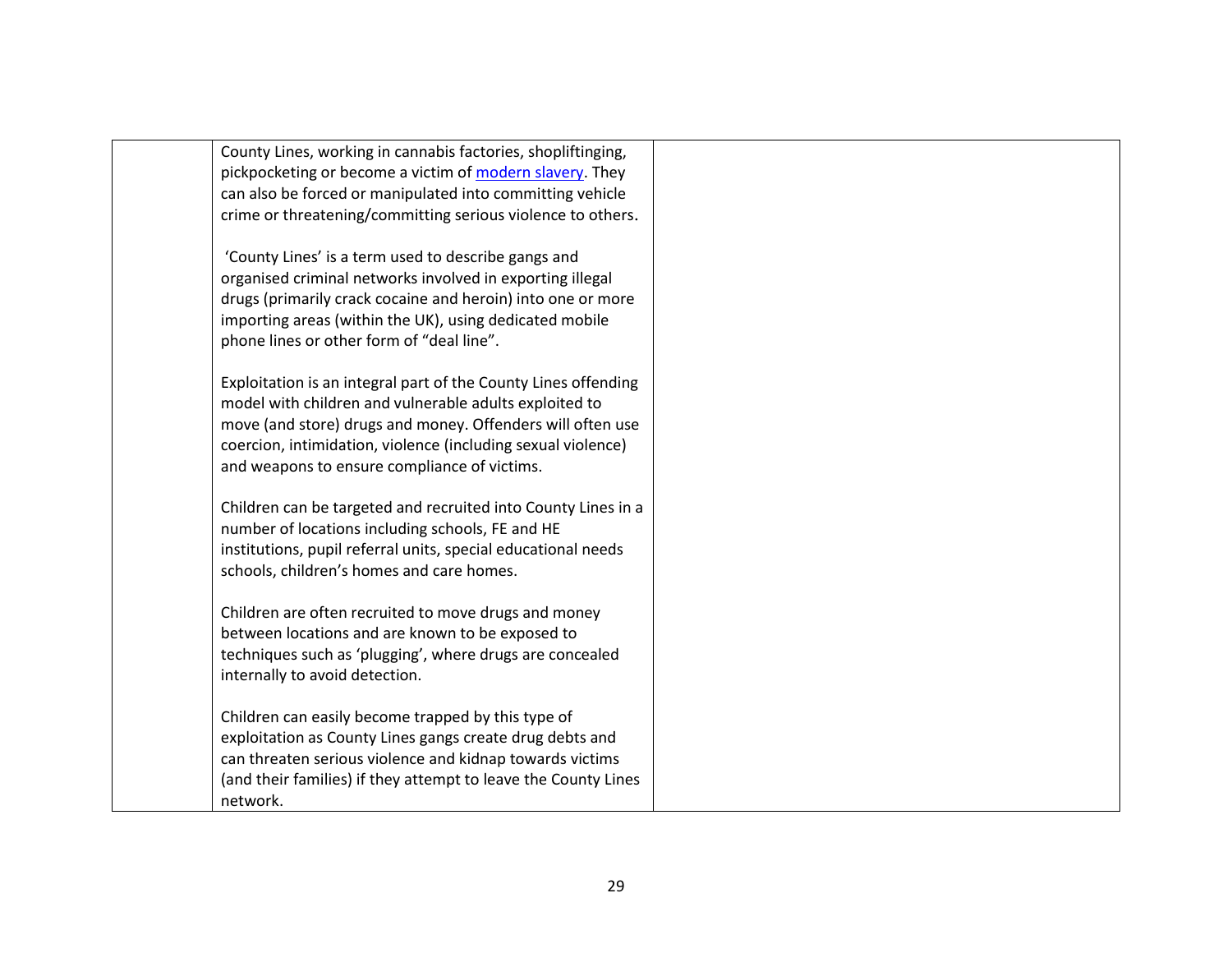# <span id="page-29-0"></span>Appendix E – Honour-Based Abuse - Female Genital Mutilation (FGM)

| <b>Type</b>           | <b>Description</b>                                                                                                       | <b>Possible Signs</b>                                                                                                             |
|-----------------------|--------------------------------------------------------------------------------------------------------------------------|-----------------------------------------------------------------------------------------------------------------------------------|
|                       | Honour-Based' Abuse (HBA) encompasses incidents or                                                                       | Circumstances and occurrences that may point to FGM                                                                               |
|                       | crimes which have been committed to protect or defend the                                                                | happening include:                                                                                                                |
|                       | honour of the family and/or the community. Abuse                                                                         |                                                                                                                                   |
|                       | committed in the context of preserving "honour" often                                                                    | Child talking about getting ready for a special ceremony.                                                                         |
|                       | involves a wider network of family or community pressure                                                                 | Family taking a long trip abroad. The procedure often takes                                                                       |
|                       | and can include multiple perpetrators.                                                                                   | place in the summer, as the recovery period after FGM can be 6<br>to 9 weeks.                                                     |
|                       | Female Genital Mutilation (FGM) comprises all procedures                                                                 | Child's family being from one of the 'at risk' communities for                                                                    |
|                       | involving partial or total removal of the external female<br>genitalia or other injury to the female genital organs. The | FGM (Kenya, Somalia, Sudan, Sierra Leon, Egypt, Nigeria, Eritrea<br>as well as non-African communities including Yemeni, Afghani, |
|                       | reasons for FGM are:                                                                                                     | Kurdistan, Indonesia and Pakistan).                                                                                               |
|                       | Cultural identity - an initiation into womanhood.                                                                        | Knowledge that the child's sibling has undergone FGM.                                                                             |
|                       | Gender Identity - moving from girl to woman - enhancing                                                                  | Child talks about going abroad to be 'cut' or to prepare for                                                                      |
| Female                | femininity.                                                                                                              | marriage.                                                                                                                         |
| Genital<br>Mutilation | Sexual control – reduce the woman's desire for sex.                                                                      |                                                                                                                                   |
|                       | Hygiene/cleanliness - unmutilated women are regarded as                                                                  | Signs that may indicate a child has undergone FGM include:                                                                        |
|                       | unclean.                                                                                                                 |                                                                                                                                   |
|                       |                                                                                                                          | Prolonged absence from school and other activities.                                                                               |
|                       | FGM is not a religious practice and has been a criminal                                                                  | Behaviour change on return from a holiday abroad, such as                                                                         |
|                       | offence in the UK since 1985. Criminal penalties include up                                                              | being withdrawn and appearing subdued.                                                                                            |
|                       | to 14 years in prison. FGM occurs mostly to girls aged from 5                                                            | Bladder or menstrual problems.                                                                                                    |
|                       | - 8 years old but up to around 15. In the UK, 23,000 girls                                                               | Finding it difficult to sit still and looking uncomfortable.                                                                      |
|                       | under 15 could be at risk of FGM.                                                                                        | Complaining about pain between the legs.                                                                                          |
|                       |                                                                                                                          | Mentioning something somebody did to them that they are not                                                                       |
|                       | <b>FGM Fact Sheet</b>                                                                                                    | allowed to talk about.                                                                                                            |
|                       |                                                                                                                          | Secretive behaviour, including isolation from others.                                                                             |
|                       |                                                                                                                          | Reluctance to take part in physical activity.                                                                                     |
|                       |                                                                                                                          | Repeated urinal tract infection.                                                                                                  |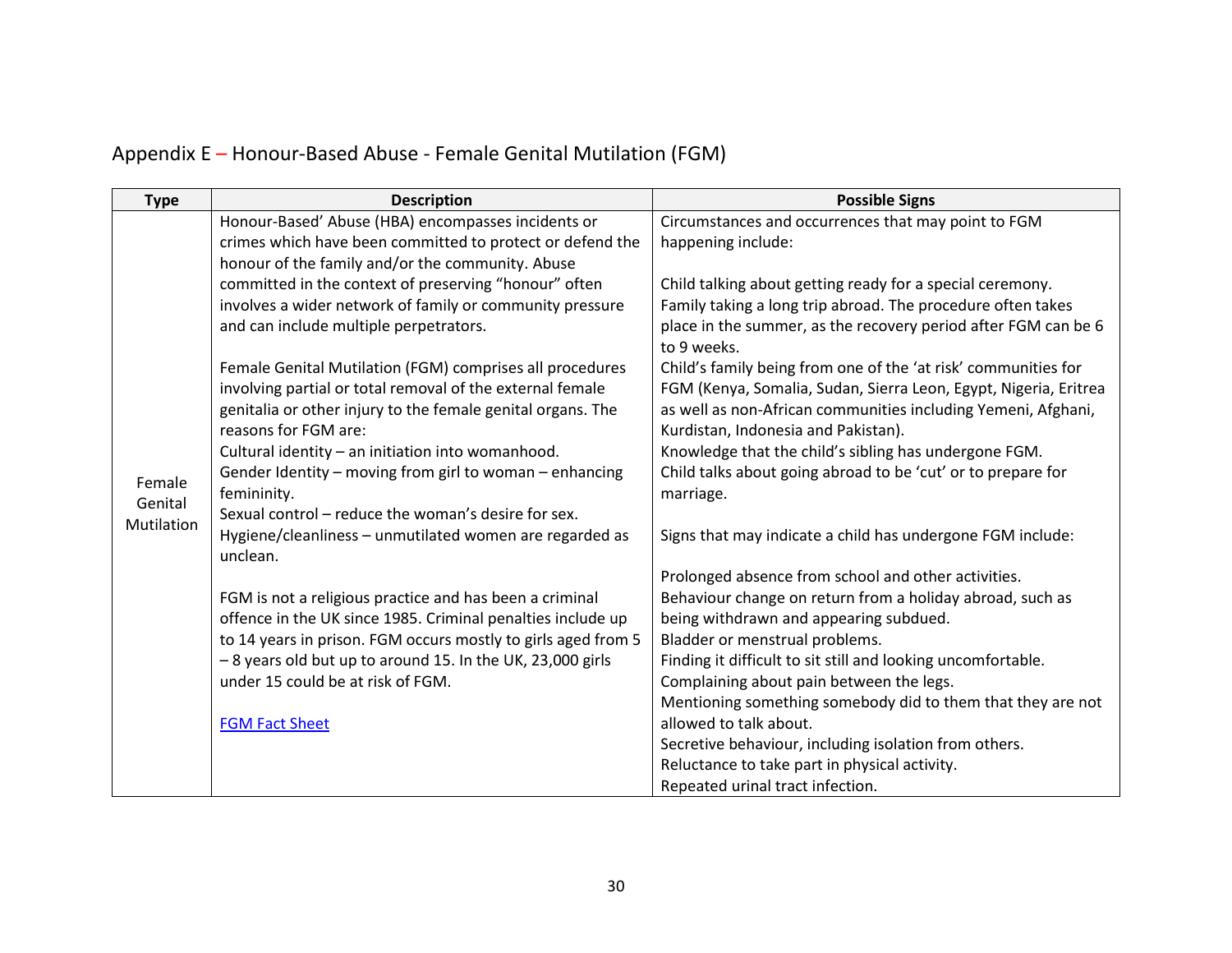# <span id="page-30-0"></span>Appendix F – Honour-Based Abuse - Forced Marriage

| <b>Type</b> | <b>Description</b>                                               | <b>Possible Signs</b>                                             |
|-------------|------------------------------------------------------------------|-------------------------------------------------------------------|
|             | Honour-Based' Abuse (HBA) encompasses incidents or               | Excessive restrictions e.g. house arrest.                         |
|             | crimes which have been committed to protect or defend the        | Eating disorders.                                                 |
|             | honour of the family and/or the community. Abuse                 | Poor attendance.                                                  |
|             | committed in the context of preserving "honour" often            | Running away from home.                                           |
|             | involves a wider network of family or community pressure         | Truancy.                                                          |
|             | and can include multiple perpetrators.                           | Withdrawal from school.                                           |
|             |                                                                  | Long holiday planned.                                             |
|             | Forced marriage is a marriage conducted without the full         | Not planning further education or higher education.               |
|             | and valid consent of both parties, where some element of         | Self-harm.                                                        |
|             | duress is a factor.                                              | Attempted suicide.                                                |
|             |                                                                  | Depression.                                                       |
|             | A person can be put under both physical and emotional            | Isolation.                                                        |
|             | pressure to get married. In some cases, people may be taken      | Criminal activity e.g. shoplifting.                               |
| Forced      | abroad without knowing that they are to be married.              | Drug and alcohol abuse.                                           |
| Marriage    |                                                                  | Domestic abuse.                                                   |
|             | Forced marriage is a violation of internationally recognised     | Family disputes.                                                  |
|             | human rights standards.                                          | Siblings forced to marry.                                         |
|             | 'A woman's right to choose a spouse and enter freely into        | The Forced Marriage Unit has published Multi-agency               |
|             | marriage is central to her life and her dignity, and equality as | Guidelines, with pages 32-36 focusing on the role of schools and  |
|             | a human being'. (General recommendation No.21, UN                | colleges.                                                         |
|             | Committee on the Elimination of all Forms of Discrimination      |                                                                   |
|             | against Women.)                                                  | Staff can contact the Forced Marriage Unit if they need advice or |
|             |                                                                  | information: Contact: 020 7008 0151 or email fmu@fco.gov.uk.      |
|             | Forced marriage cannot be justified on religious grounds.        |                                                                   |
|             | Freely given consent of both parties is a pre-requisite of       |                                                                   |
|             | Christian, Hindu, Muslim and Sikh marriages.                     |                                                                   |
|             |                                                                  |                                                                   |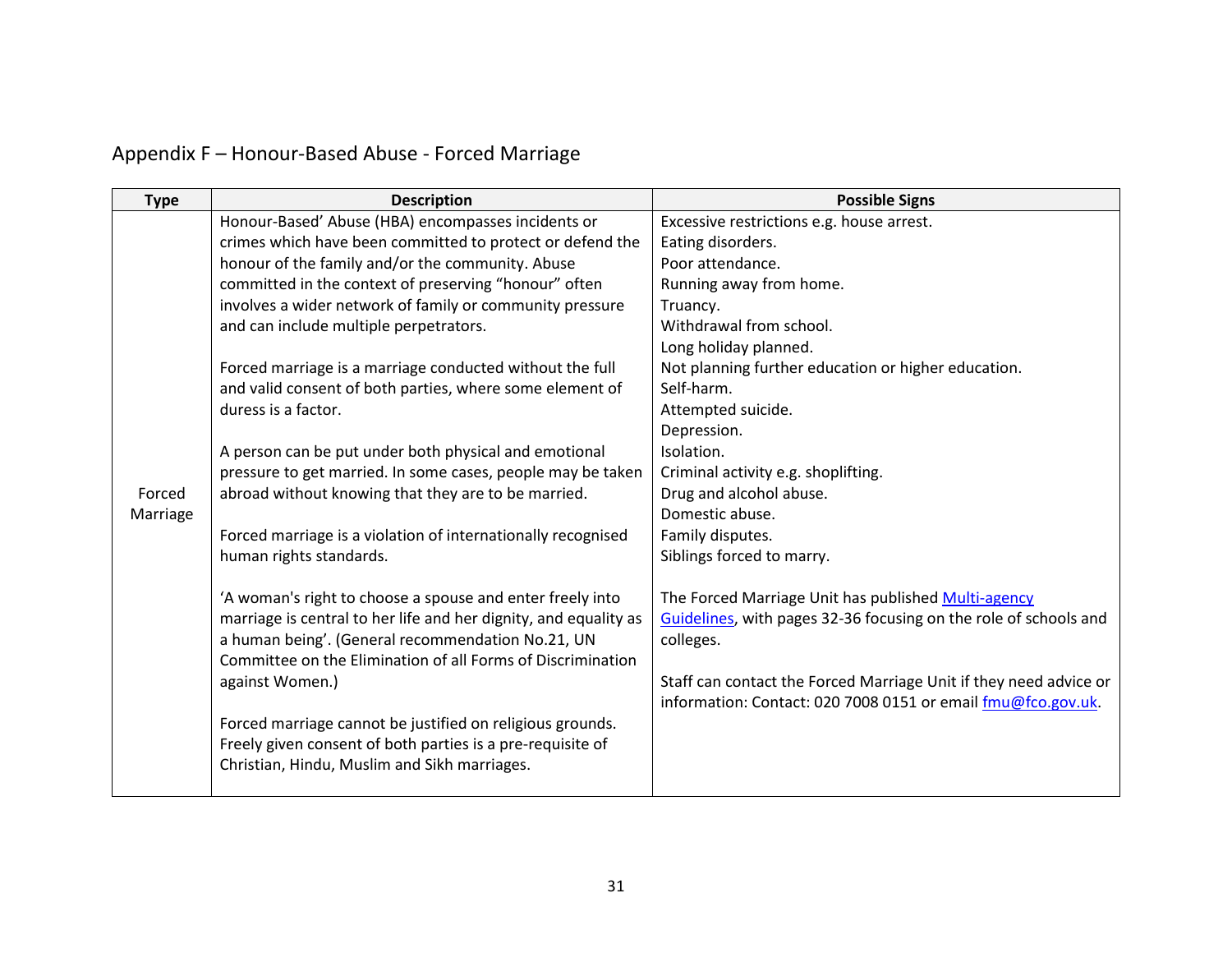# <span id="page-31-0"></span>Appendix G – Extremism, Radicalisation and Terrorism

| <b>Type</b>                  | <b>Description</b>                                                | <b>Possible Signs</b>                                                           |
|------------------------------|-------------------------------------------------------------------|---------------------------------------------------------------------------------|
|                              | Extremism is the vocal or active opposition to our                | Disclosures by pupils of their exposure to the extremist actions,               |
|                              | fundamental values, including the rule of law,                    | views or materials of others outside of school, such as in their                |
|                              | individual liberty and the mutual respect and                     | homes or community groups, especially where pupils have not                     |
|                              | tolerance of different faiths and beliefs. It also                | actively sought these out.                                                      |
|                              | includes calling for the death of members of the<br>armed forces. | Graffiti symbols, writing or artwork promoting extremist<br>messages or images. |
|                              |                                                                   | Pupils accessing extremist material online, including through                   |
|                              | Extremists often target the vulnerable - including                | social networking sites.                                                        |
|                              | the young - by seeking to sow divisions between                   | Parental reports of changes in behaviour, friendship or actions                 |
|                              | communities on the basis of race, faith or                        | and requests for assistance. Partner schools, local authority                   |
|                              | denomination; justifying discrimination towards                   | services, and police reports of issues affecting pupils in other                |
|                              | women and girls; seeking to persuade others that                  | schools or settings.                                                            |
| Extremism,<br>Radicalisation | minorities are inferior; or arguing against the                   | Pupils voicing opinions drawn from extremist ideologies and                     |
| and                          | primacy of democracy and the rule of law in our                   | narratives.                                                                     |
| <b>Terrorism</b>             | society.                                                          | Use of extremist or 'hate' terms to exclude others or incite                    |
|                              |                                                                   | violence.                                                                       |
|                              | Radicalisation is the process by which a person comes to          | Intolerance of difference, whether secular or religious or, in                  |
|                              | support terrorism and extremist ideologies associated with        | line with our equalities.                                                       |
|                              | terrorist groups.                                                 | Views based on, but not exclusive to, gender, disability,                       |
|                              |                                                                   | homophobia, race, colour or culture.                                            |
|                              | Terrorism is an action that endangers or causes serious           | Attempts to impose extremist views or practices on others.                      |
|                              | violence to a person/people; causes serious damage to             | Anti-Western or Anti-British views.                                             |
|                              | property; or seriously interferes or disrupts an electronic       |                                                                                 |
|                              | system. The use or threat must be designed to influence the       | <b>Revised Prevent Duty Guidance</b>                                            |
|                              | government or to intimidate the public and is made for the        | <b>Educate against Hate</b>                                                     |
|                              | purpose of advancing a political, religious or ideological        | <b>Channel Guidance</b>                                                         |
|                              | cause                                                             | <b>Channel General Awareness</b>                                                |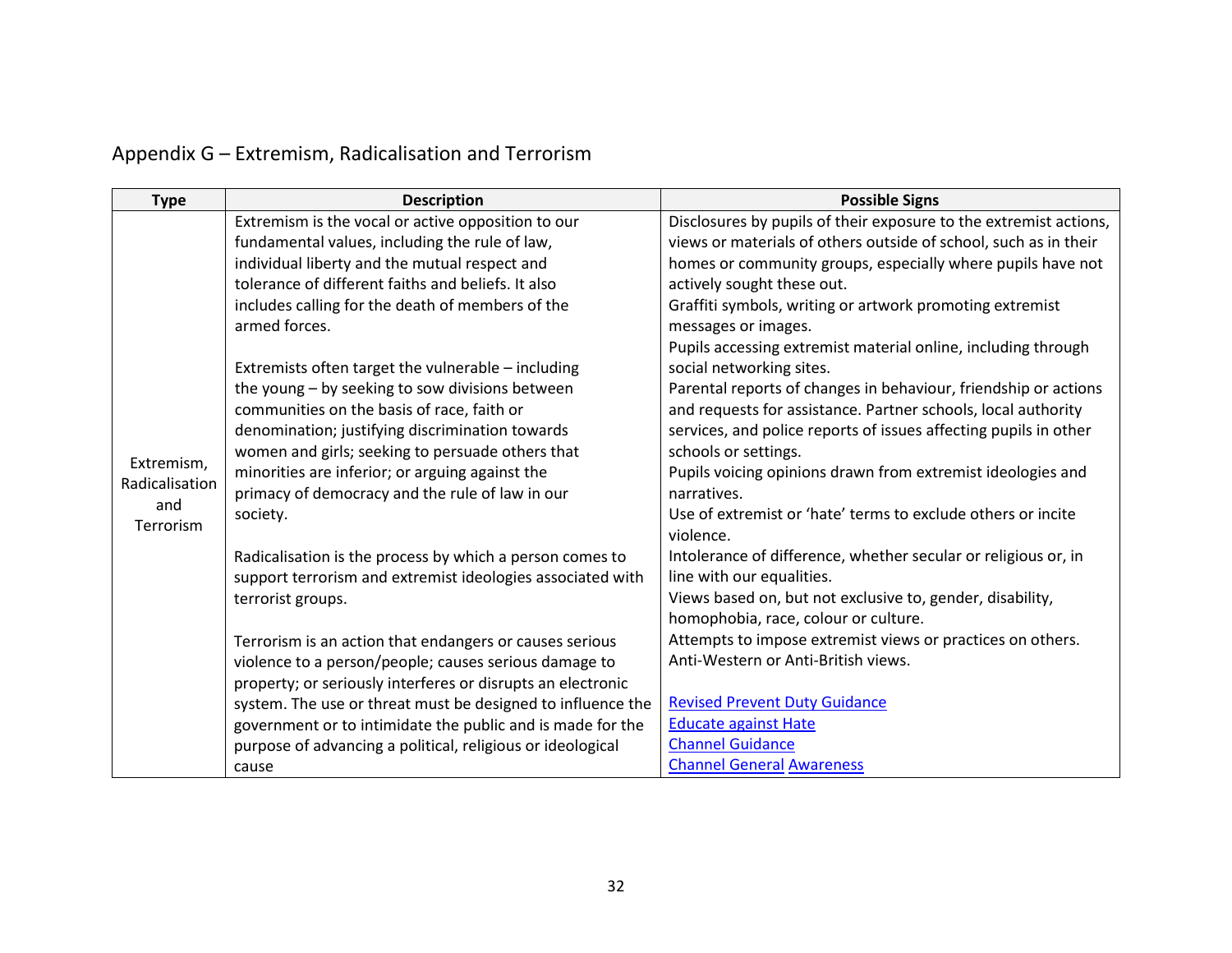<span id="page-32-0"></span>Appendix H – Peer-on-Peer/Child-on-Child Abuse

| <b>Type</b> | <b>Description</b>                                                                                       | <b>Possible Signs</b>                                             |
|-------------|----------------------------------------------------------------------------------------------------------|-------------------------------------------------------------------|
|             | Peer-on-peer abuse is where children abuse other children.                                               | Refer to the signs in Appendix B, I and J.                        |
|             | There are different forms e.g.                                                                           |                                                                   |
|             |                                                                                                          | All staff should understand, that even if there are no reports in |
|             | Bullying (including cyberbullying, prejudice-based and<br>1.                                             | their school, it does not mean it is not happening, it may be the |
|             | discriminatory bullying).                                                                                | case that it is just not being reported.                          |
|             | Sexual violence and harassment (Appendix I).<br>2.                                                       |                                                                   |
|             | Sexting (Appendix J).<br>3.                                                                              |                                                                   |
|             | 4. Abuse in intimate personal relationships between peers,                                               |                                                                   |
|             | where [abusive behaviour can take the form of physical                                                   |                                                                   |
|             | or sexual abuse; violent or threatening behaviour;<br>controlling or coercive behaviour; economic abuse; |                                                                   |
|             | psychological, emotional or other abuse.                                                                 |                                                                   |
| Peer-on $-$ | 5. Physical abuse - hitting, kicking, shaking, biting, hair                                              |                                                                   |
| Peer/Child- | pulling, or otherwise causing physical harm.                                                             |                                                                   |
| on-Child    | Initiation/hazing type violence and rituals e.g. gang<br>6.                                              |                                                                   |
| Abuse       | initiation.                                                                                              |                                                                   |
|             |                                                                                                          |                                                                   |
|             | Peer-on-peer abuse is experienced by children aged 10                                                    |                                                                   |
|             | upwards, with those being abused generally being slightly                                                |                                                                   |
|             | younger than those who are abusing them. Girls and young                                                 |                                                                   |
|             | women are more frequently identified as those who are                                                    |                                                                   |
|             | abused by their peers, whereas boys and young men are                                                    |                                                                   |
|             | more likely to be identified as perpetrators.                                                            |                                                                   |
|             | Black and minority ethnic children are often under-identified                                            |                                                                   |
|             | as victims and over-identified as perpetrators.                                                          |                                                                   |
|             | Some groups are potentially more at risk e.g. children with                                              |                                                                   |
|             | SEND; girls; and LGBT children.                                                                          |                                                                   |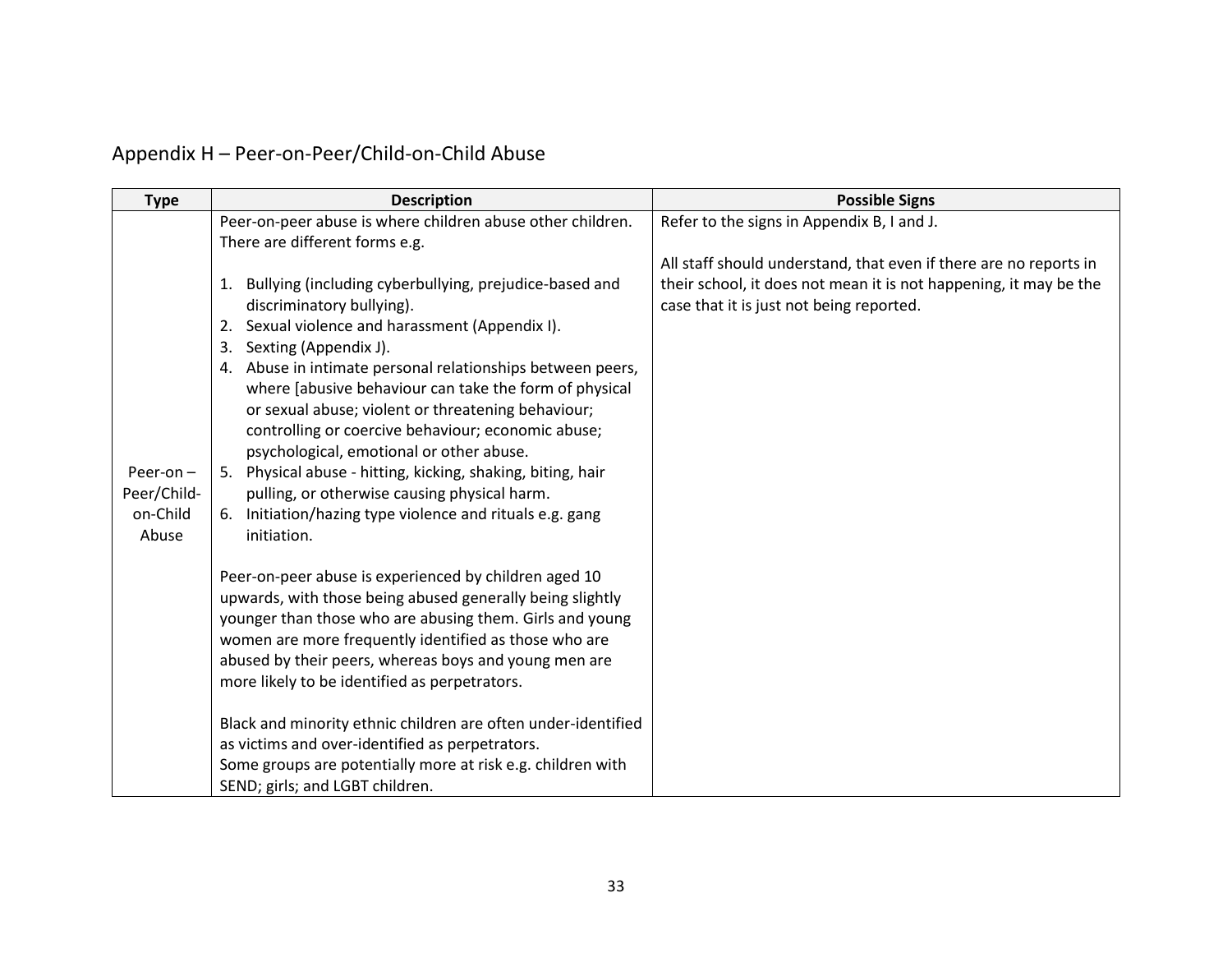# <span id="page-33-0"></span>Appendix I – Harmful Sexual Behaviour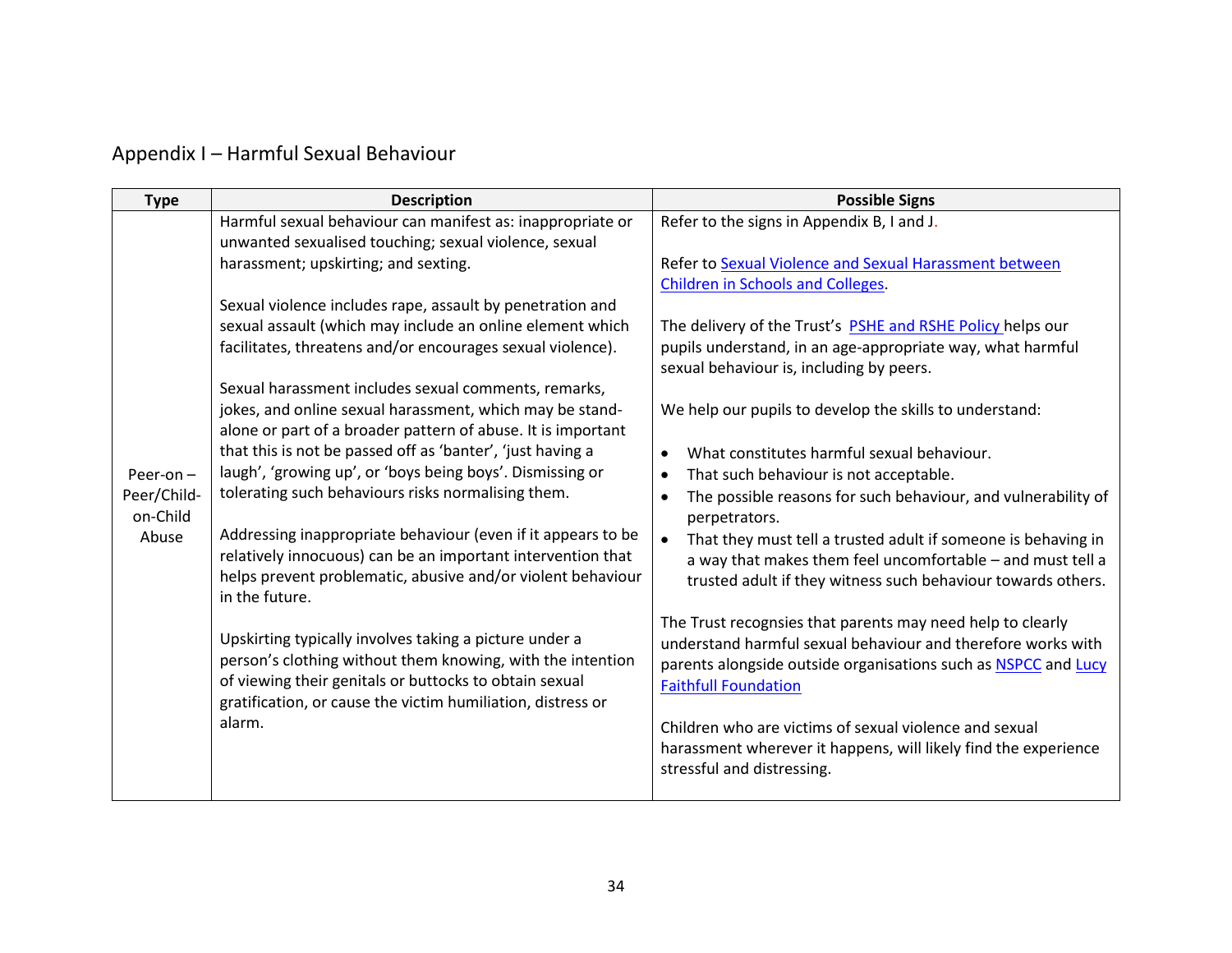<span id="page-34-0"></span>

| Sexual violence and sexual harassment can occur between<br>two children of any age and sex, from primary through to<br>secondary stage and into colleges. It can occur through a<br>group of children sexually assaulting or sexually harassing a<br>single child or group of children.<br>Sexual violence and sexual harassment exist on a continuum<br>and may overlap; they can occur online and face to face (both<br>physically and verbally) and are never acceptable. All staff<br>working with children are advised to maintain an attitude of<br>'it could happen here'.<br>Risk assessments are completed following a report of<br>harmful sexual behaviour and are reviewed at appropriate<br>intervals. Support is provided internally and also from<br>mental health and wellbeing services and the Internet<br>Watch Foundation (in the case of sexting). | Whilst any report of sexual violence or sexual harassment<br>should be taken seriously, staff should be aware it is more likely<br>that girls will be the victims of sexual violence and sexual<br>harassment and more likely it will be perpetrated by boys.<br>The Trust will always refer to Part five of KCSIE 2021alongside<br>the DfE advice. |
|-------------------------------------------------------------------------------------------------------------------------------------------------------------------------------------------------------------------------------------------------------------------------------------------------------------------------------------------------------------------------------------------------------------------------------------------------------------------------------------------------------------------------------------------------------------------------------------------------------------------------------------------------------------------------------------------------------------------------------------------------------------------------------------------------------------------------------------------------------------------------|-----------------------------------------------------------------------------------------------------------------------------------------------------------------------------------------------------------------------------------------------------------------------------------------------------------------------------------------------------|
|-------------------------------------------------------------------------------------------------------------------------------------------------------------------------------------------------------------------------------------------------------------------------------------------------------------------------------------------------------------------------------------------------------------------------------------------------------------------------------------------------------------------------------------------------------------------------------------------------------------------------------------------------------------------------------------------------------------------------------------------------------------------------------------------------------------------------------------------------------------------------|-----------------------------------------------------------------------------------------------------------------------------------------------------------------------------------------------------------------------------------------------------------------------------------------------------------------------------------------------------|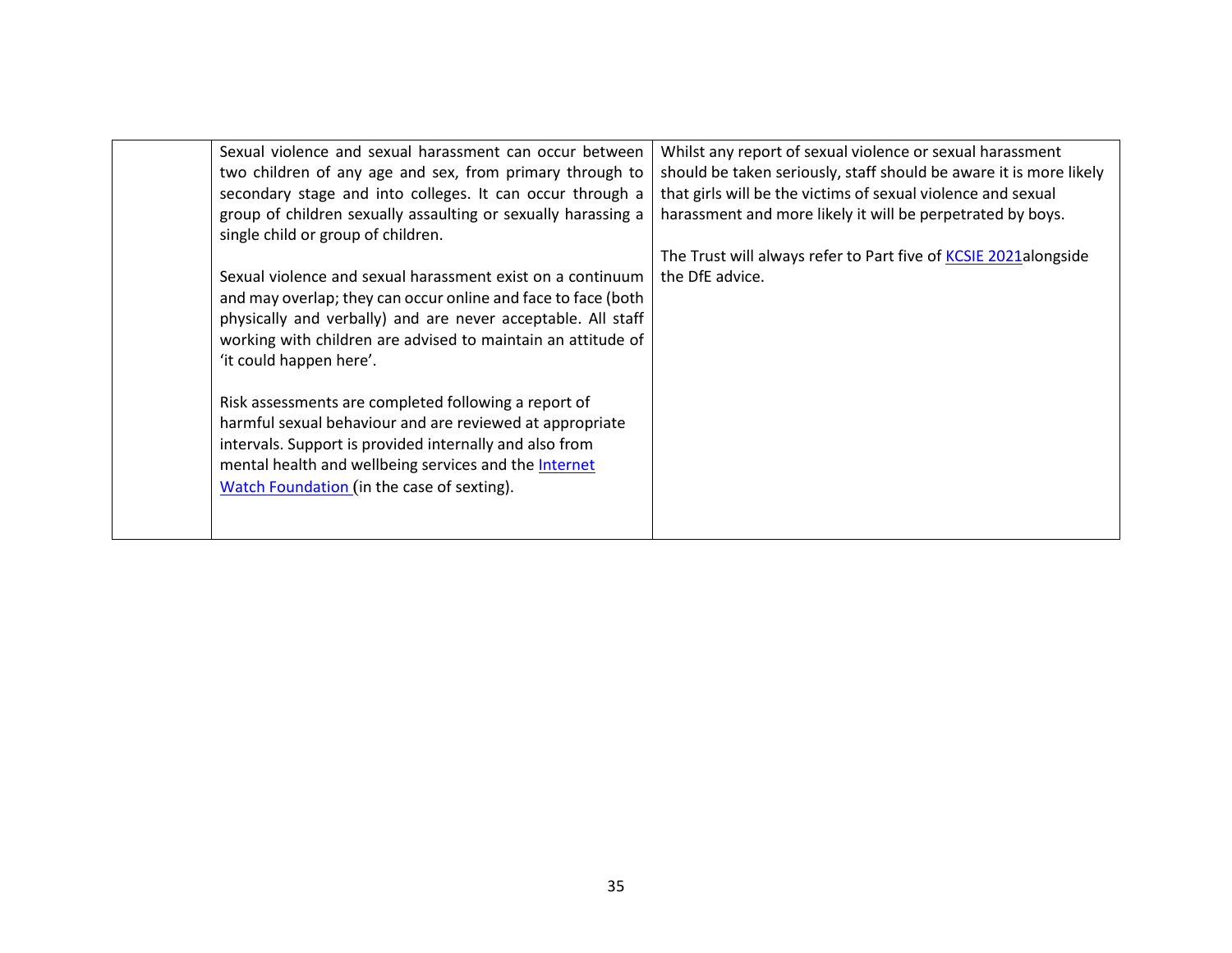| Appendix J – Sexting (Sharing Nudes) |  |  |  |
|--------------------------------------|--|--|--|
|--------------------------------------|--|--|--|

| <b>Type</b>                   | <b>Description</b>                                                                                                                                                                                                                                                                                                                                         | <b>Possible Signs</b>                                                                                                                                                                                                                                                                       |
|-------------------------------|------------------------------------------------------------------------------------------------------------------------------------------------------------------------------------------------------------------------------------------------------------------------------------------------------------------------------------------------------------|---------------------------------------------------------------------------------------------------------------------------------------------------------------------------------------------------------------------------------------------------------------------------------------------|
|                               | Sexting is sending or posting sexually suggestive images,<br>including nude or semi-nude photographs, via mobiles or<br>over the internet. This may initially occur with consent<br>although images may later get shared without consent. It<br>may also involve an individual being pressurised, forced, or<br>coerced into sharing images.               | Overly protective of their mobile phones.<br>Texting friends from a private place or turning their back to read<br>or send a text when someone comes near.<br>Appear uncomfortable, angry, or defensive when questioned<br>about their secretive phone use.<br>Change in friendship groups. |
|                               | Making, possessing and distributing any imagery of someone<br>under 18 which is 'indecent' is illegal.<br>a) It is an offence to possess, distribute, show and make<br>indecent images of children.                                                                                                                                                        | Guidance from the UK Council for Child Internet Safety - Sexting<br>in Schools and Colleges - Responding to Incidents and<br><b>Safeguarding Young People</b>                                                                                                                               |
| Sexting<br>(Sharing<br>Nudes) | b) The Sexual Offences Act 2003 (England and Wales)<br>defines a child, for the purposes of indecent images, as<br>anyone under the age of 18.                                                                                                                                                                                                             |                                                                                                                                                                                                                                                                                             |
|                               | Girls are most adversely impacted by sexting because of a<br>sexual double standard e.g. boys tend to be admired and<br>'rated' for possessing photos; girls are encouraged to send<br>images then blamed if they do.                                                                                                                                      |                                                                                                                                                                                                                                                                                             |
|                               | Boys are under pressures to post bodily images to prove<br>their masculinity, however, collecting images of boys' bodies<br>does not carry the same kudos for girls. Girls are also at risk<br>if they openly speak about sexual activities and practices;<br>boys are actually at risk of peer exclusion if they do not brag<br>about sexual experiences. |                                                                                                                                                                                                                                                                                             |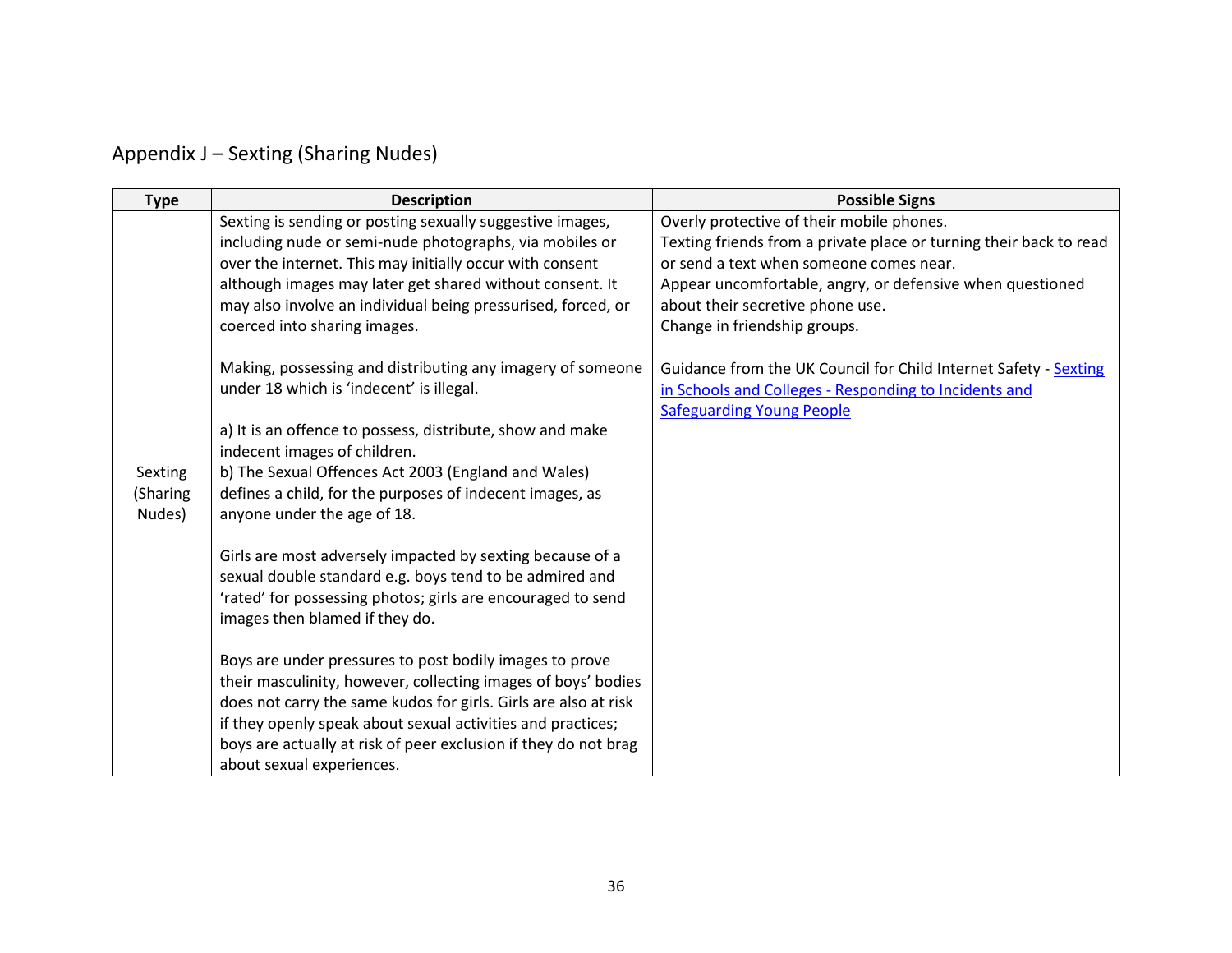<span id="page-36-0"></span>



<sup>1</sup> In cases which also involve a concern or an allegation of abuse against a staff member, see Part Four of this guidance.

<sup>2</sup> Early help means providing support as soon as a problem emerges at any point in a child's life. Where a child would benefit from co-ordinated early help, an early help inter-agency assessment should be arranged. Chapter one of Working Together to Safequard Children provides detailed guidance on the early help process. <sup>3</sup> Referrals should follow the process set out in the local threshold document and local protocol for assessment.

Chapter one of Working Together to Safeguard Children. 4 Under the Children Act 1989, local authorities are required to provide services for children in need for the purposes of safeguarding and promoting their welfare. Children in need may be assessed under section 17 of the Children Act 1989. Under section 47 of the Children Act 1989, where a local authority has reasonable cause to suspect that a child is suffering or likely to suffer significant harm, it has a duty to make enguiries to decide whether to take action to safequard or promote the child's welfare. Full details are in Chapter one of Working Together to Safequard Children.

<sup>5</sup> This could include applying for an Emergency Protection Order (EPO).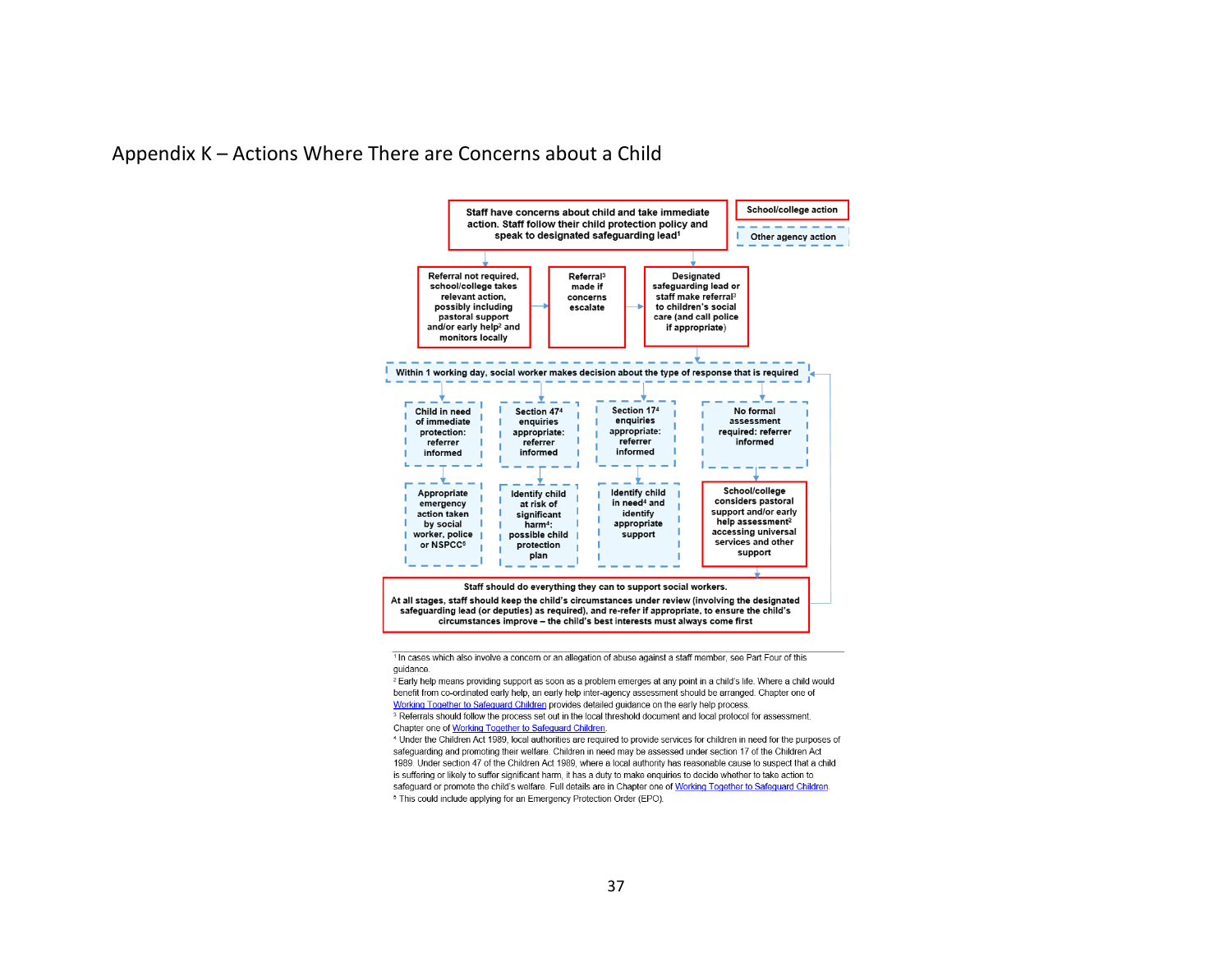<span id="page-37-0"></span>Appendix L – Contact Details

| Area           | <b>Telephone</b>                     | E-mail                                                                                                                     |
|----------------|--------------------------------------|----------------------------------------------------------------------------------------------------------------------------|
|                |                                      | All DSLs and DDSLs childprotection@eastwood.southend.sch.uk                                                                |
|                | 01702 524341                         | Nicola Lillywhite NLillywhite@eastwood.southend.sch.uk                                                                     |
| Eastwood       |                                      | Sophie Daltrey SDaltrey@eastwood.southend.sch.uk                                                                           |
|                |                                      | Michelle Philp MPhilp@eastwood.southend.sch.uk                                                                             |
|                |                                      | Hannah Walden HWalden@eastwood.southend.sch.uk                                                                             |
|                |                                      | Yanik Moyet YMoyet@eastwood.southend.sch.uk                                                                                |
|                |                                      | Will Brogan willbrogan@bournemouthpark.southend.sch.uk                                                                     |
| Bournemouth    |                                      | Hayley Wornham hayleywornham@bournemouthpark.southend.sch.uk                                                               |
| Park           | 01702 468046                         | Rhodri Thomas rthomas@bournemouthpark.southend.sch.uk                                                                      |
|                |                                      | Laura Sewell Isewell@bournemouthpark.southend.sch.uk                                                                       |
|                |                                      | Natasha Marveslay nmarveslay@bournemouthpark.southend.sch.uk                                                               |
| <b>MASH</b>    |                                      | MASH@southend.gov.uk (for all referrals)                                                                                   |
|                | 01702 215007<br>0345 606 1212        | mashadmin@southend.gov.uk (for request for information)                                                                    |
|                |                                      | Urgent referrals and out of office hours                                                                                   |
| Early Help     | 01702 215007 (chose option 1)        | earlyhelpcontactpoint@southend.sgov.uk                                                                                     |
| <b>LADO</b>    | 01702 534539<br>01702 534591         | Allison Francis - LADO allisonfrancis@southend.gov.uk<br>Sharon Langston - Advisor safeguardingforchildren@southend.gov.uk |
| Prevent        |                                      | counter.extremism@education.gsi.gov.uk                                                                                     |
|                | 020 7340 7264                        |                                                                                                                            |
|                |                                      | prevent@essex.pnn.police.uk                                                                                                |
| <b>NSPCC</b>   | <b>NSPCC whistleblowing helpline</b> | help@nspcc.org.uk                                                                                                          |
|                | 0800 028 0285                        |                                                                                                                            |
|                | <b>NSPCC whistleblowing helpline</b> | Refer to the Trust's Whistleblowing Policy.                                                                                |
| Whistleblowing |                                      | General guidance can be found at: Advice on Whistleblowing.                                                                |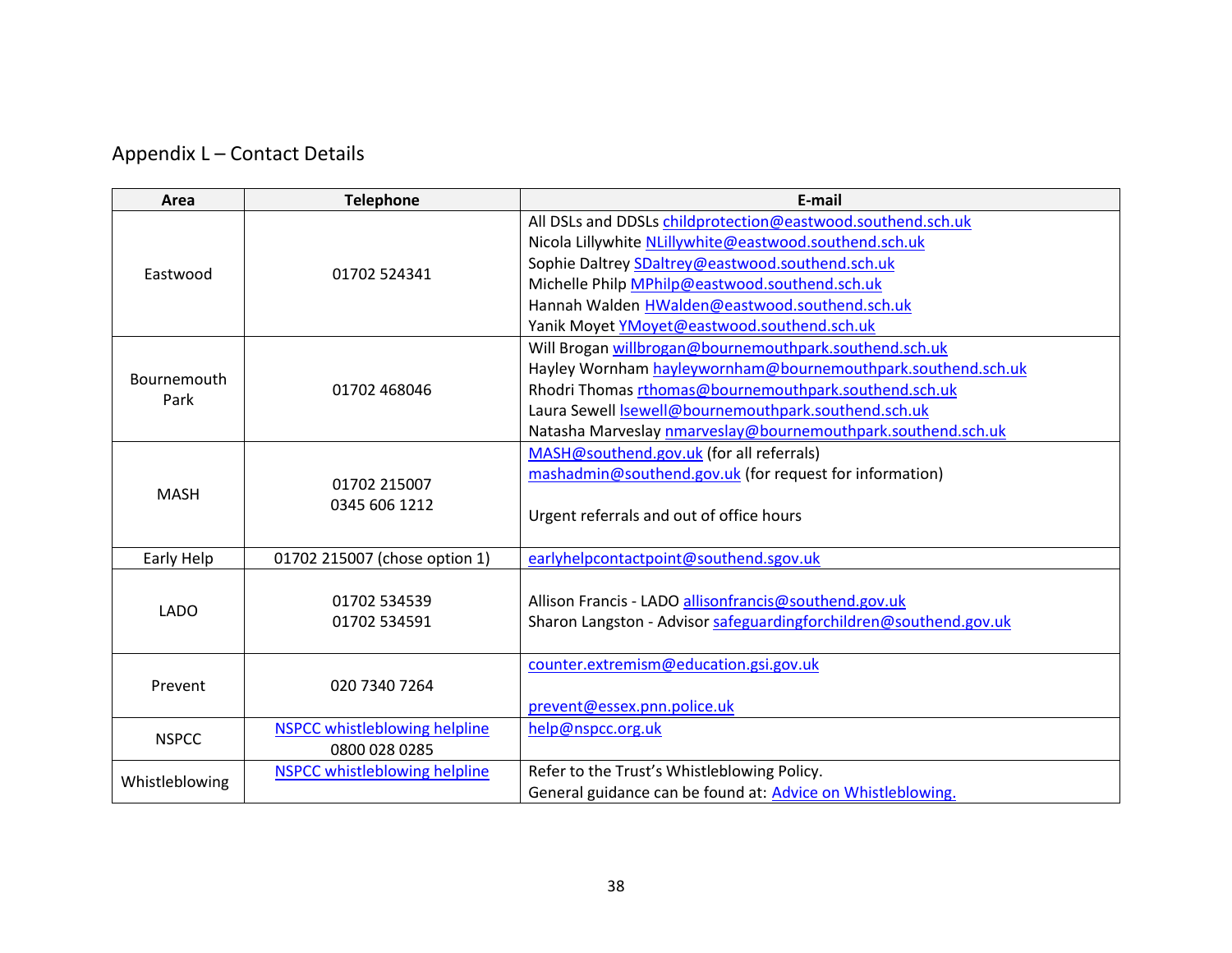### <span id="page-38-0"></span>Appendix M – Professional Organisations and Guidance

Additional (specialist) information from organisations can be accessed from the following:

NSPCC - <https://www.nspcc.org.uk/preventing-abuse/child-abuse-and-neglect/> TES - <https://www.tes.com/teaching-resources> MindEd - <https://www.minded.org.uk/course/view.php?id=402>

Academy staff can also access government guidance (as required) on the issues listed below via GOV.UK and other government websites:

[Abuse](https://www.gov.uk/government/publications/what-to-do-if-youre-worried-a-child-is-being-abused--2) (DfE advice for practitioners)

[Bullying including cyberbullying](https://www.gov.uk/government/publications/preventing-and-tackling-bullying) [\(D](https://www.gov.uk/government/publications/preventing-and-tackling-bullying)fE advice for headteachers, staff and governing bodies)

[Criminal exploitation of children and vulnerable adults county lines](https://www.gov.uk/government/publications/criminal-exploitation-of-children-and-vulnerable-adults-county-lines) [\(](https://www.gov.uk/government/publications/criminal-exploitation-of-children-and-vulnerable-adults-county-lines)Home office guidance) and Annex A

[Children missing education](https://www.gov.uk/government/publications/children-missing-education) (DfE advice for schools) and Annex A

[Child missing from home or care](https://www.gov.uk/government/publications/children-who-run-away-or-go-missing-from-home-or-care) [\(](https://www.gov.uk/government/publications/children-who-run-away-or-go-missing-from-home-or-care)DfE statutory guidance)

[Child sexual exploitation advice for practitioners](https://www.gov.uk/government/publications/child-sexual-exploitation-definition-and-guide-for-practitioners) (DfE advice for practitioners) and Annex A

[Domestic abuse](https://www.gov.uk/domestic-violence-and-abuse) [\(](https://www.gov.uk/domestic-violence-and-abuse)Home Office advice) and Annex A

[Drugs](https://www.gov.uk/government/publications/drugs-advice-for-schools) [\(](https://www.gov.uk/government/publications/drugs-advice-for-schools)DfE and ACPO advice for schools)

[Fabricated or induced illness](https://www.gov.uk/government/publications/safeguarding-children-in-whom-illness-is-fabricated-or-induced) (DfE, Department for Health and Home Office statutory guidance)

[Faith based abuse](https://www.gov.uk/government/publications/national-action-plan-to-tackle-child-abuse-linked-to-faith-or-belief) (national action plan)